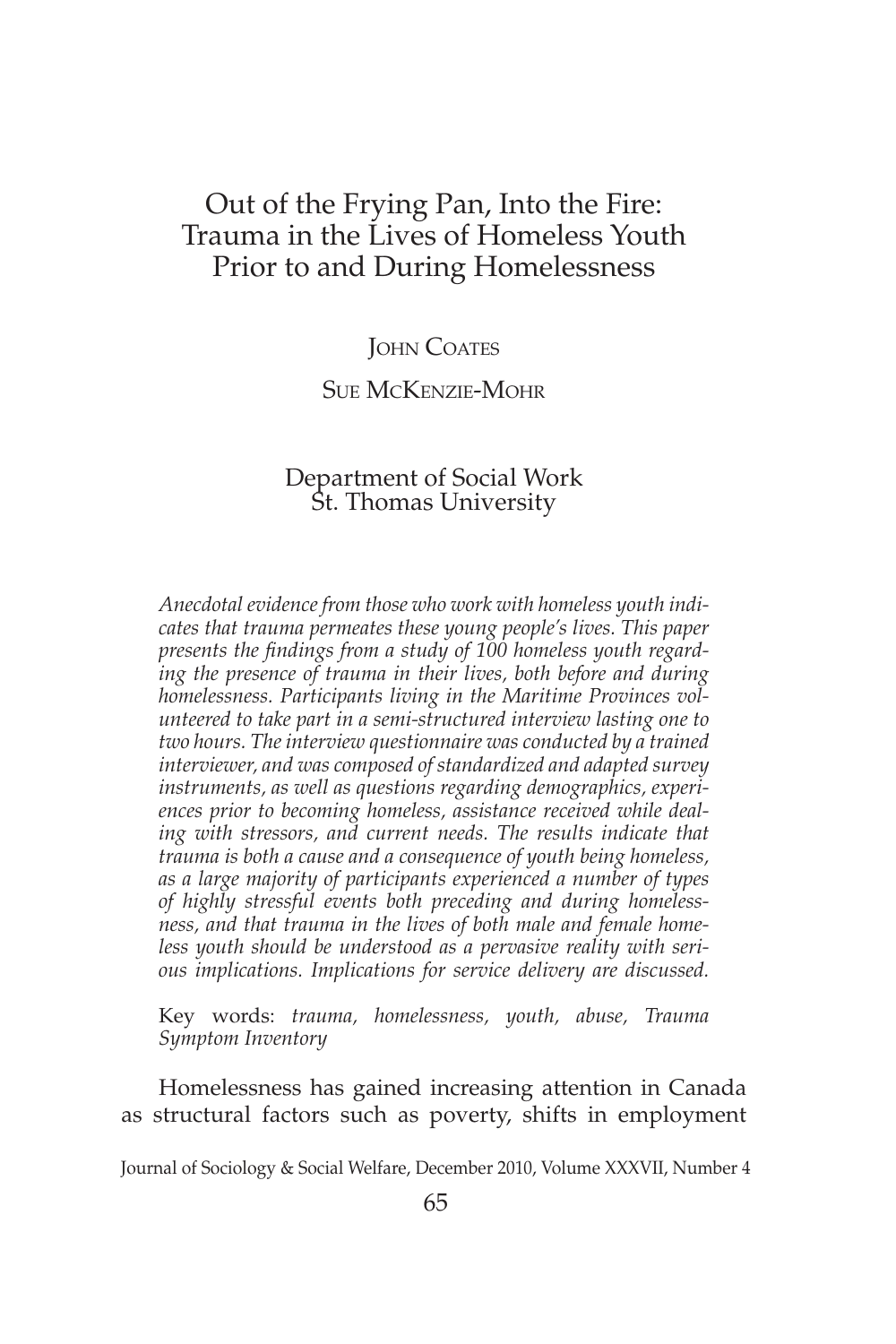patterns, lack of affordable housing, gentrification, and violence (Daly, 1989; Farge, 1989; McLaughlin, 1987) have resulted in growing numbers of homeless persons being increasingly both vulnerable and visible (Hewitt, 1994; Hwang, 2001). Homelessness has grown to such import that national and regional initiatives and conferences have been organized in Canada to address this issue (for example, federal initiatives such as the National Homelessness Initiative and Homelessness Partnering Strategy; Growing Home: Housing and Homelessness in Canada Conference, 2009; Alliance to End Homelessness Ottawa, 2005). Homeless youth have been recognized as one of the fastest growing, and particularly vulnerable, sub-groups within the homeless population (Gaetz, Tarasuk, Dachner, & Kirkpatrick, 2006).

Since many homeless youth go on to become homeless adults (McLean, 2005; Simons & Whitbeck, 1991), and because the incidence of psychological distress increases the longer a youth is 'on the street' (Kamieniecki, 2001), efforts to serve homeless youth can have significant long-term benefits for both the youth and society at large. Programs have emerged to serve homeless youth and, while providing protection from the elements remains the primary service, many shelters have established outreach and referral programming in efforts to assist youth to obtain needed services (such as medical, employment, and counselling assistance). Many services target homelessness itself as the core problem, and as a result provide interventions that focus primarily on accessing housing, readmission to school, and securing employment training or actual employment. However, as severe and serious as homelessness is, for many youth being homeless is symptomatic of longer-term and deep-seated social and personal realities. For example, Tyler and Cauce (2002) report that 75% of homeless adolescents' reports of abuse have been met with a lack of concern, and homelessness for many youth begins in a search for a better life, as they leave home to escape abuse and neglect (Janus, Archambault, Brown, & Welsh, 1995; Kurtz, Kurtz, & Jarvis, 1991; Schneir et al., 2007; Tyler & Cauce, 2002). Homeless youth are "not simply in need of temporary shelter and short-term counselling, but ... ongoing help (is) needed to help them resolve, or at least cope with, the burden of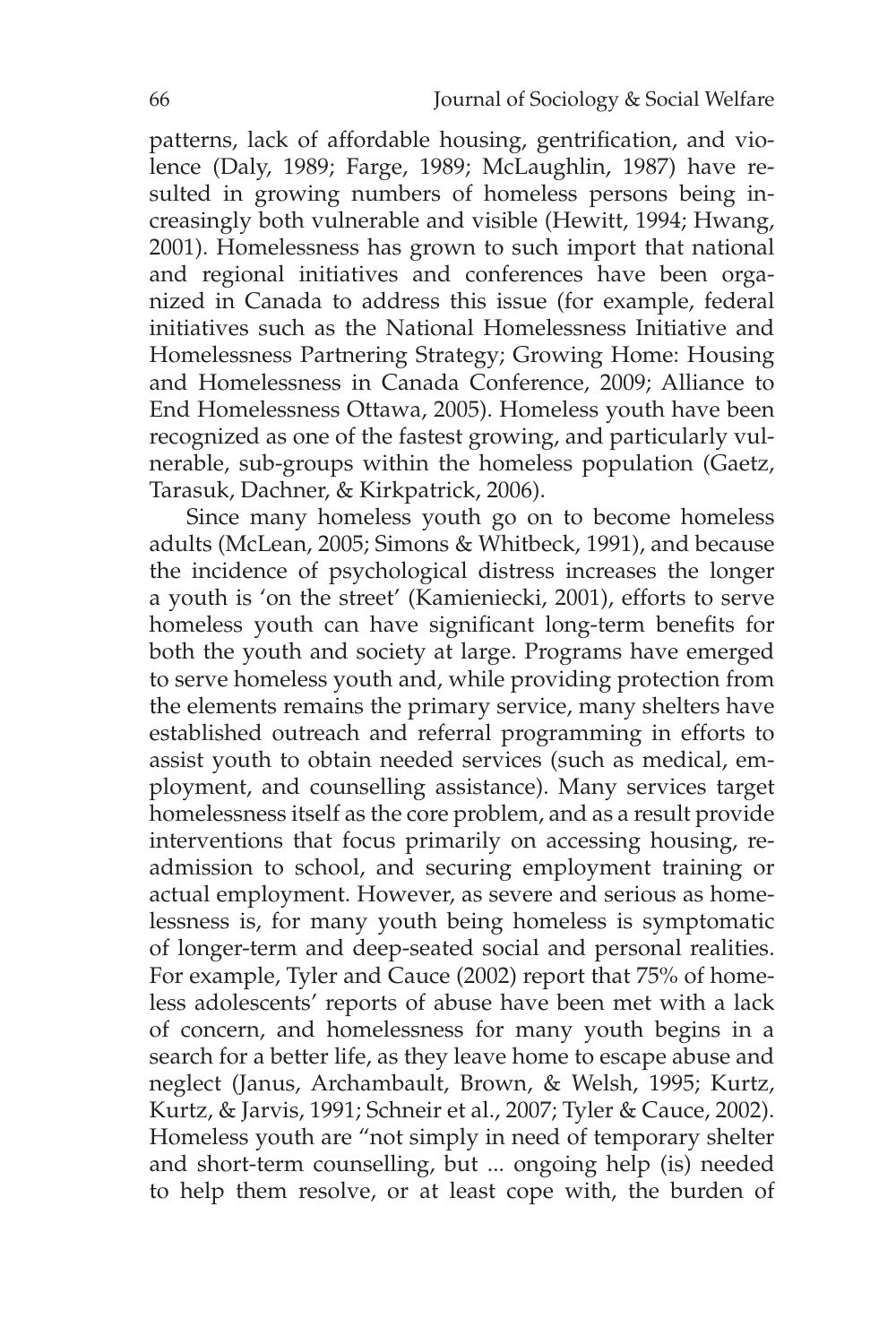long-standing family, school, and personal problems" (Kurtz et al., 1991, p. 547).

The remainder of this paper describes the research project that was undertaken to explore the presence and impact of stressful events in the lives of homeless youth both before and during homelessness; presents the results of this study; and considers implications for both service delivery and future research.

#### Literature Review

While the presence of trauma has been found to be correlated with adult homelessness (North & Smith, 1992), and with young offenders (see for example, Greenwald, 2002; Sawdon, Reid-MacNevin, & Kappel, 2003), few studies on the prevalence or impact of trauma in the lives of homeless youth have been carried out. Anecdotal evidence from shelter staff in New Brunswick indicates that many youth have experienced trauma as a contributor to the onset of homelessness and/or as a consequence of being homeless. However, efforts to study the role of trauma in the lives of homeless youth are made more difficult by the reluctance of many homeless youth to trust service providers and professionals (Kidd, 2003; Schneir et al., 2007), and by the life circumstances experienced by the majority of homeless youth. Life conditions include chronic poverty, family instability, parental substance abuse, mental illness and social isolation (Koegel, Melamid, & Burnam, 1995; Masten, Miliotis, Graham-Bermann, Ramirez, & Neeman, 1993; Ziesemer, Marcoux, & Marwell, 1994). The instability of their life conditions renders potential participants difficult to track.

Despite these methodological challenges, considerable research (Ayerst, 1999; Simons & Whitbeck, 1991) provides strong evidence to explain that large numbers of homeless youth, both male and female, fled their parental homes to escape physical and/or sexual abuse. For example, Farber, McCord, Knast, and Baum-Faulkner (1984) and Powers, Eckenrode and Jaklitsch (1990) reveal rates of physical abuse within families of homeless youth of 78% and 60%, respectively. These American studies are supported by Canadian data (Janus et al., 1995; Janus, McCormack, Burgess, & Hartman, 1987) that indicate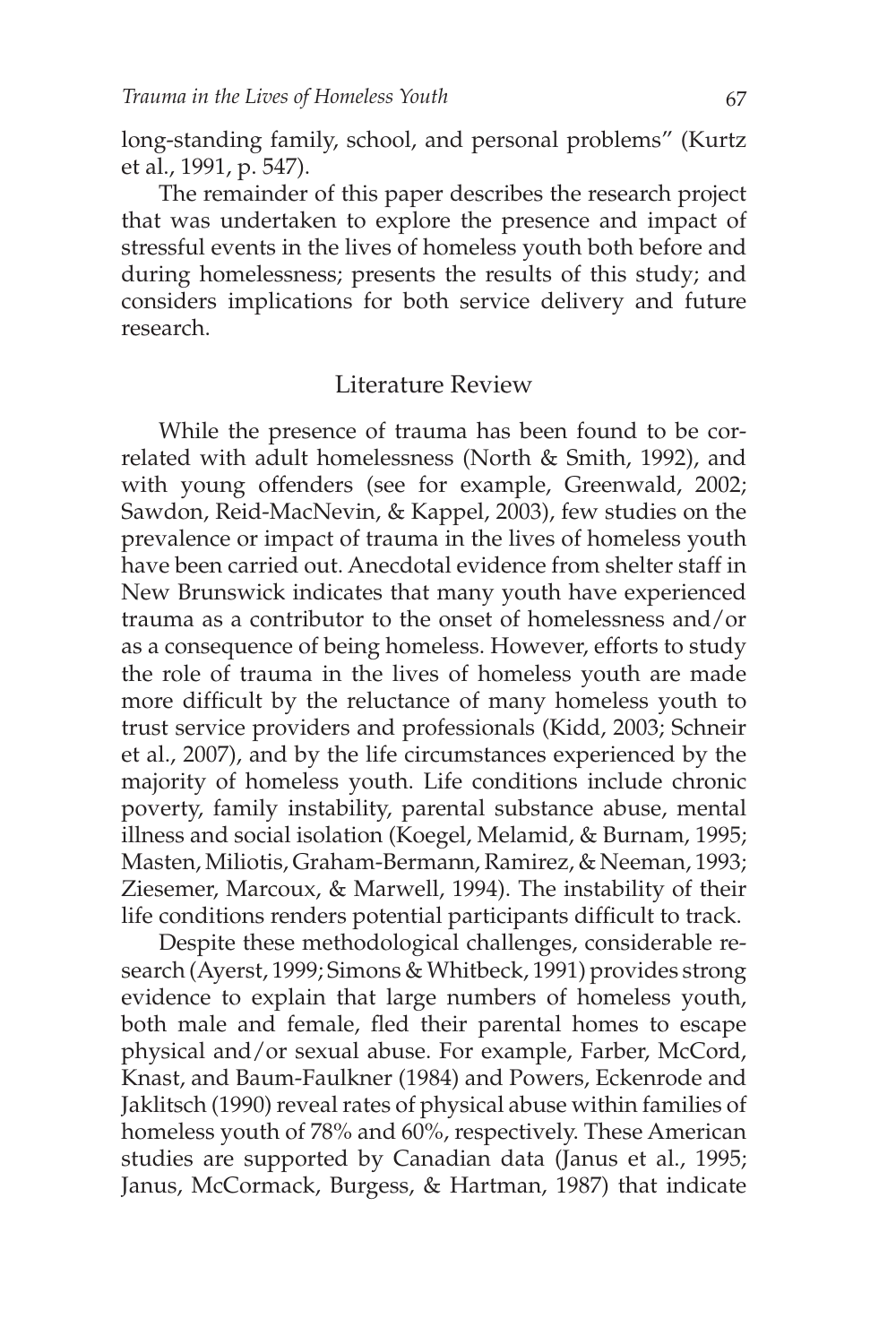78% and 43%, respectively, of runaways experienced abuse in their homes. Similar experiences are also found among young offenders (see Greenwald, 2002; Sawdon et al., 2003), as the abuse often does not come to public attention (i.e., not referred to child welfare authorities) until a youth's disruptive behavior (criminal offence, school expulsion, homelessness, etc.) draws attention. As Karabanow (2004a) notes, drawing upon his research findings of the experiences of homeless youth in Halifax, "If 'home' is defined as a safe haven, with people who love and care for you, most of these youth were homeless long before they left for the streets" (p. 22).

The well-being of homeless youth is further compromised as many face violence after they become homeless. Janus and colleagues (1995) report that while the "allure of the streets" is safer than being at home, homeless youth are "not able to protect themselves from physical risk" (p. 443). Thus, while exposure to highly stressful experiences frequently occurs prior to a youth becoming homeless, traumatic experiences also occur as a consequence of being homeless (Gwadz, Nish, Leonard, & Strauss, 2007; Kamieniecki, 2001; Karabanow, 2004a; McCormick, 2004; Stewart et al., 2004). Goodman, Saxe, and Harvey (1991) extend this point, arguing that homelessness itself can be understood as a form of psychological trauma. For youth on the street, the common experience of violence and rejection has repercussions that can lead to or exacerbate negative effects of trauma.

Schneir and colleagues (2007), working for the National Child Traumatic Stress Network, cite studies (Robertson & Toro, 1999; Ryan, Kilmer, Cauce, & Hoyt, 2000) that support the findings of other researchers (Karger & Stoesz, 1998; Page & Nooe, 1999; Van Wormer, 2003) who indicate that homeless youth have developed a variety of mental health problems that constrain their ability to cope effectively with life's challenges. Several studies indicate that for many homeless youth, mental health concerns appeared before homelessness (Kamieniecki, 2001; Morrell-Bellai, Goering, & Boydell, 2000), and are manifested in studies of youth who are homeless (Page & Nooe, 1999; Powers et al., 1990; Safyer, Thompson, Maccio, Zittel-Palamara, & Forehand, 2004). Mental health concerns experienced by youth before becoming homeless can be exacerbated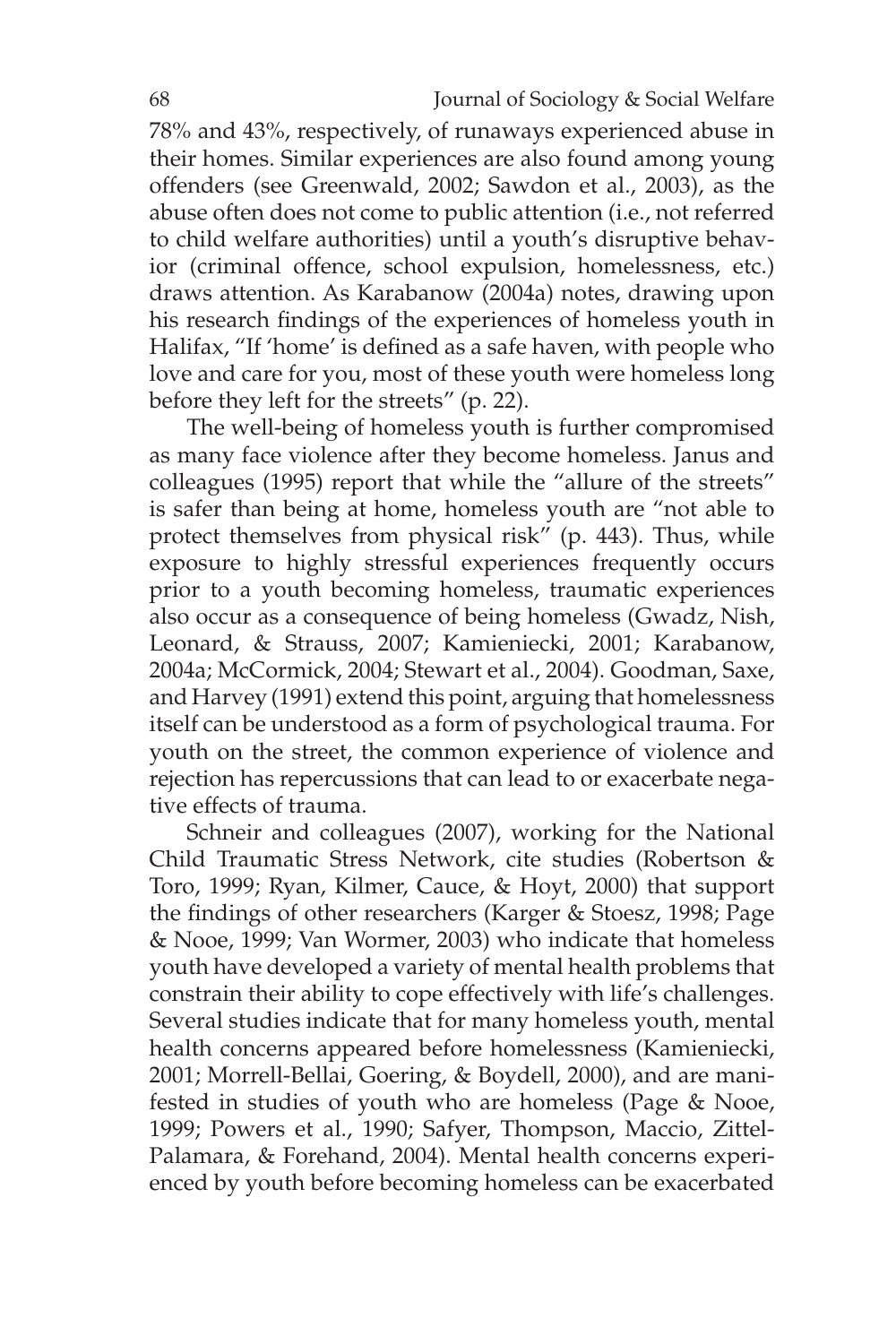by the trauma of street life. Further, Kamieniecki (2001) found a high rate of psychiatric disorders among homeless youth and this rate tended to increase the longer one was homeless. This is consistent with a number of other studies of homeless adults, which found a high prevalence of abuse and mental health problems that began in childhood (Coates & Neate, 2000; Herman, Susser, Struening, & Link, 1997; Koegel et al., 1995; Morrell-Bellai et al., 2000).

Post-traumatic stress disorder (PTSD) is one such mental health construct commonly referenced in the literature as a consequence of highly stressful experiences. Exposure to traumatic events can result in high levels of distress that may lead to the development of PTSD (see Volpicelli, Balaraman, Hahn, Wallace, & Bux, 1999), which has been defined as an often chronic and debilitating psychological disorder characterized by intrusive memories of trauma, increased avoidance and interpersonal difficulties, and increased psychological arousal (American Psychiatric Association, 1994). Critics, however, have cautioned that this psychiatric classification emphasizes pathology and can therefore stigmatize individuals (Burstow, 2003; Morrissette, 1999; Ussher, 1999). This medicalized construction of trauma distracts attention from the potential social and political roots of the problem and experiences of oppression. As such, PTSD has been described as "a grab bag of contextless symptoms, divorced from the complexities of people's lives and the social structures that give rise to them" (Burstow, 2003, p. 1296).

As a result of youth experiencing multiple and prolonged stressors both before and once homeless, the PTSD construct alone may not provide an adequate understanding of the experiences of homeless youth. Some writers have concluded that these conditions have cumulative effects, creating a "pervasive social vulnerability and instability" (Ziesemer et al., 1994, as cited in Page & Nooe, 1999, p. 256). Anglin (2003) highlights this reality most clearly when he states that homeless youth experience "deep and pervasive pain" that is often denied by adults and caregivers. Anglin argues that caregivers and researchers must broaden their focus beyond just "managing behavior" to address the challenge of what he refers to as "pain-based behavior"—behavior that is an externalization of deep-seated pain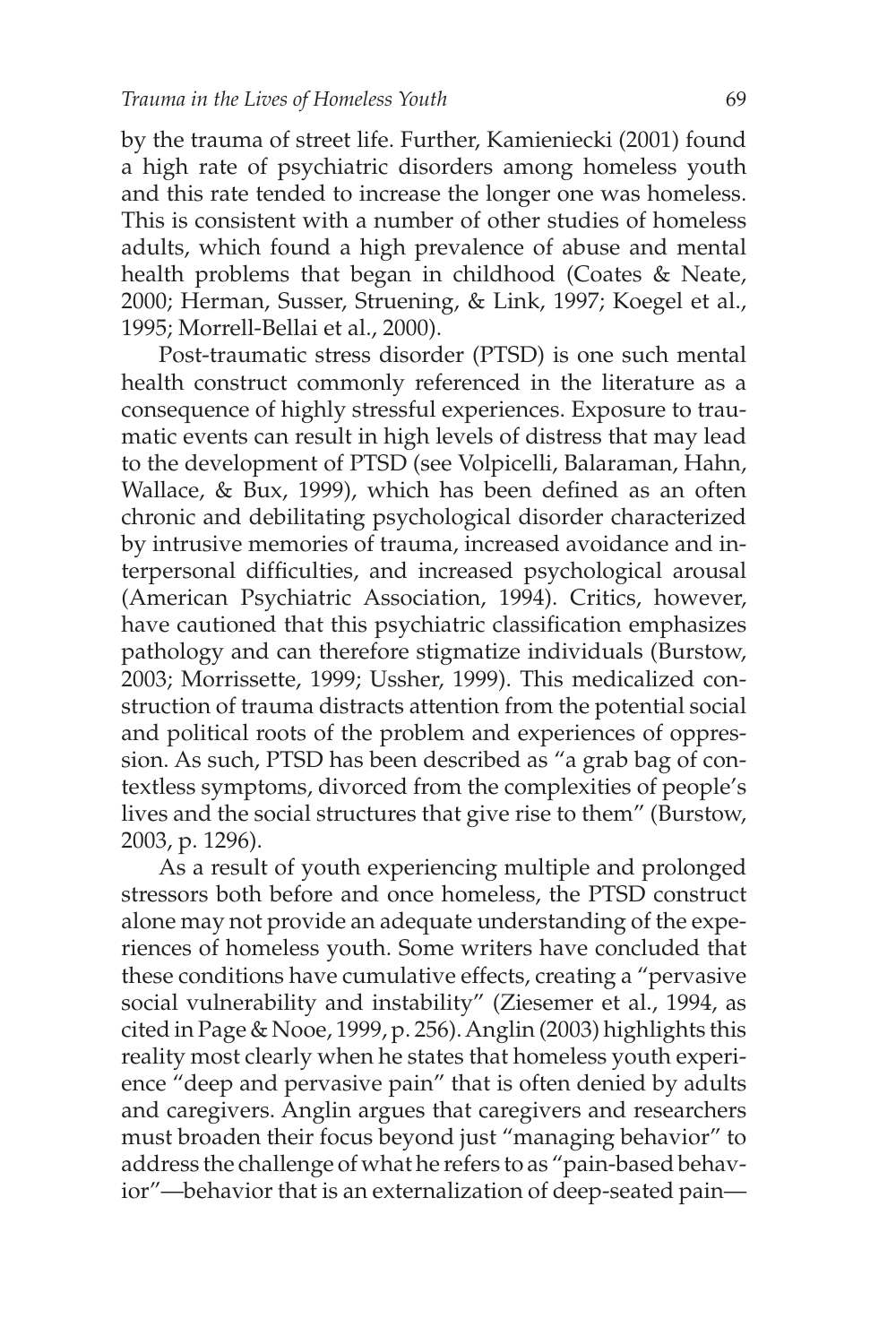a pain that can be associated with the experience of trauma. Trauma, for example, can violate a youth's basic trust, disrupt attachment, and diminish feelings of self-worth. These factors frequently hinder the development of interpersonal boundaries and reduce socially accepted behaviors. This sensitivity to threat can lead to impaired social competence and intolerable emotions such as intense fear or sadness that may contribute to substance abuse, suicidal ideation, suicide attempts, and other risky behaviors. Trauma can also foster an instant gratification orientation and diminish regard for delayed consequences or future plans (Clarke et al., 1997). Given the complex and tumultuous social realities of this population, it may be more effective to assess these behaviors based on an understanding of homeless youth trauma as cumulative and dimensional rather than categorical (see Davis, 1999).

Not only is our understanding of the phenomenon of trauma in the lives of homeless youth influenced by this more contextualized assessment, but so too is our understanding of the needs and potential solutions for youth. It is important to keep in mind that many factors contribute to trauma, and service providers should be cautious not to reduce the cause of youth homelessness primarily to a personal predisposition or vulnerability. With research indicating that the majority of homeless youth fled or were pushed out of abusive homes, youth homelessness might more correctly be understood as a coping strategy. The subsequent 'life on the street,' however, may result in exposure to additional risk factors (such as poverty, physical and sexual abuse, crime and violence), some of which are likely to be traumatagenic. With greater understanding of the reality of trauma in the lives of homeless youth, shelters and youth services may be able to play a more effective role in enabling youth to recover from trauma, thereby preventing more serious and long-term personal and social difficulties.

## Methodology

Participants in this study were youth from the Maritime provinces who had been homeless for at least one day in the previous twelve months, and who volunteered to participate. The parameters of this definition of homelessness are admittedly broad with regard to potential complexity and duration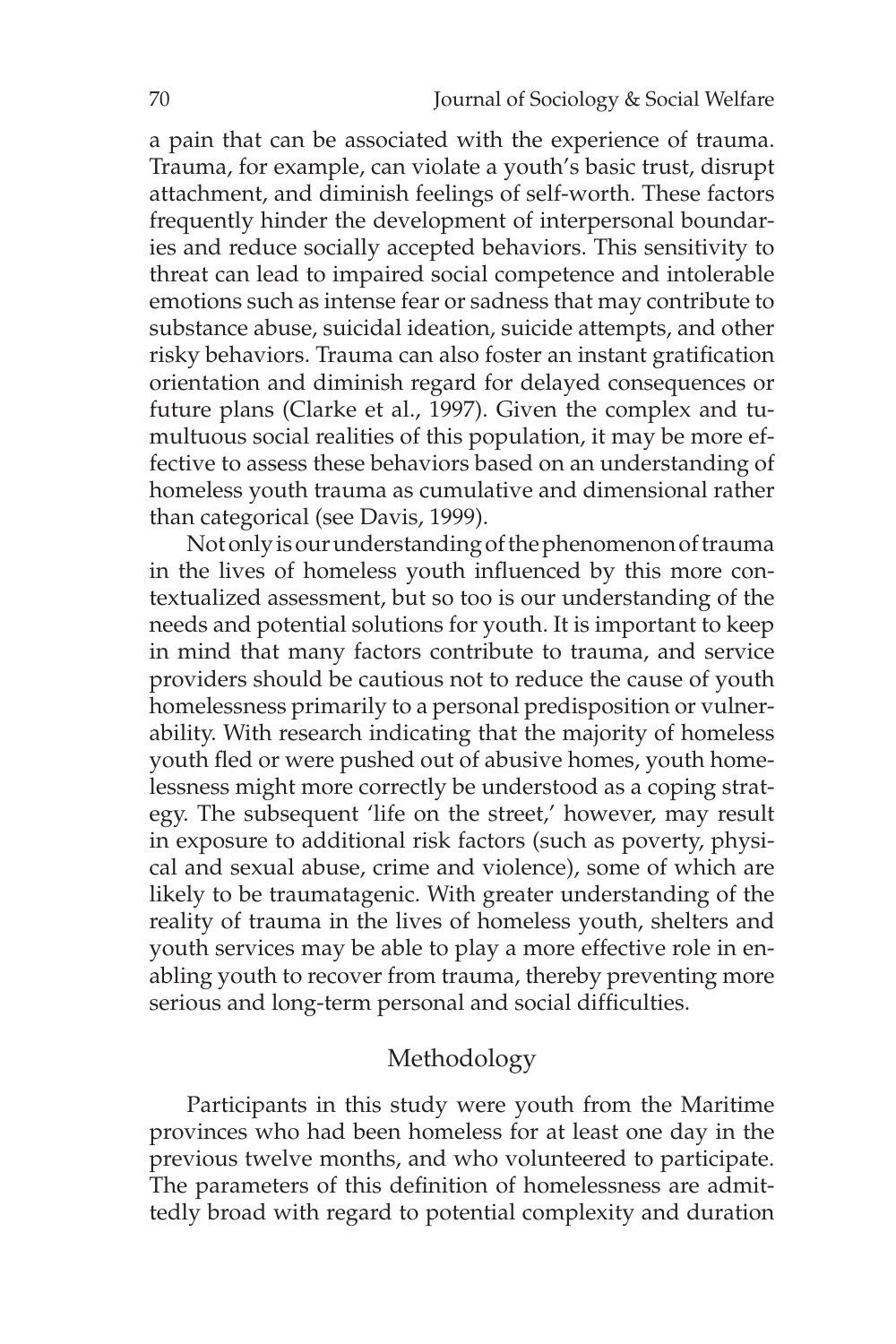of youths' experiences of homelessness, because an inclusive range of homeless experiences was sought. The research team had settled upon this definition, anticipating the potential need to compare and contrast findings between those with relatively brief homeless experiences and those whose experiences were more complex and extended. Such a comparison, however, was unnecessary. While there was heterogeneity of youths' degree of street entrenchment and their living situations, almost no participants described a brief and relatively 'straightforward' homeless experience. With regard to participants' experiences needing to have occurred 'in the previous twelve months,' the research team set this parameter in order to focus on recent experiences of homelessness, increasing the likelihood that youths' memories of this time would be quite clear and continuing effects of relevant highly stressful experiences could be assessed.

Youth who participated expressed an interest to participate upon viewing a flyer posted at youth drop-ins or were referred by agencies, such as outreach and residential services that targeted homeless youth. At the time of the interviews, the majority of participants lived in major urban centers in the region, and their participation was complimented by that of a small number of youth who were living in rural areas of New Brunswick and Prince Edward Island.

Each participant took part in a semi-structured interview with a trained interviewer (BSW or MSW graduates). The interview required one to two hours to complete. As several of the instruments were designed to be self-administered, all youth were given the option of completing them on their own or having the interviewer administer the questionnaires orally. Almost all youth preferred to have the questions read to them. Respondents were reimbursed \$20 for participating. Ethics approval was received from the Research Ethics Board of St. Thomas University. For comparative purposes, the Trauma Symptom Inventory (TSI) was administered to a sample of first year university psychology students.

The semi-structured interview schedule was developed from a review of the literature on trauma, and homeless and 'at risk' youth. This review revealed the use of various methodologies such as self-report, interview and caregiver reports (see, for example, Meichenbaum, 1994, 2000; Newman, 2002;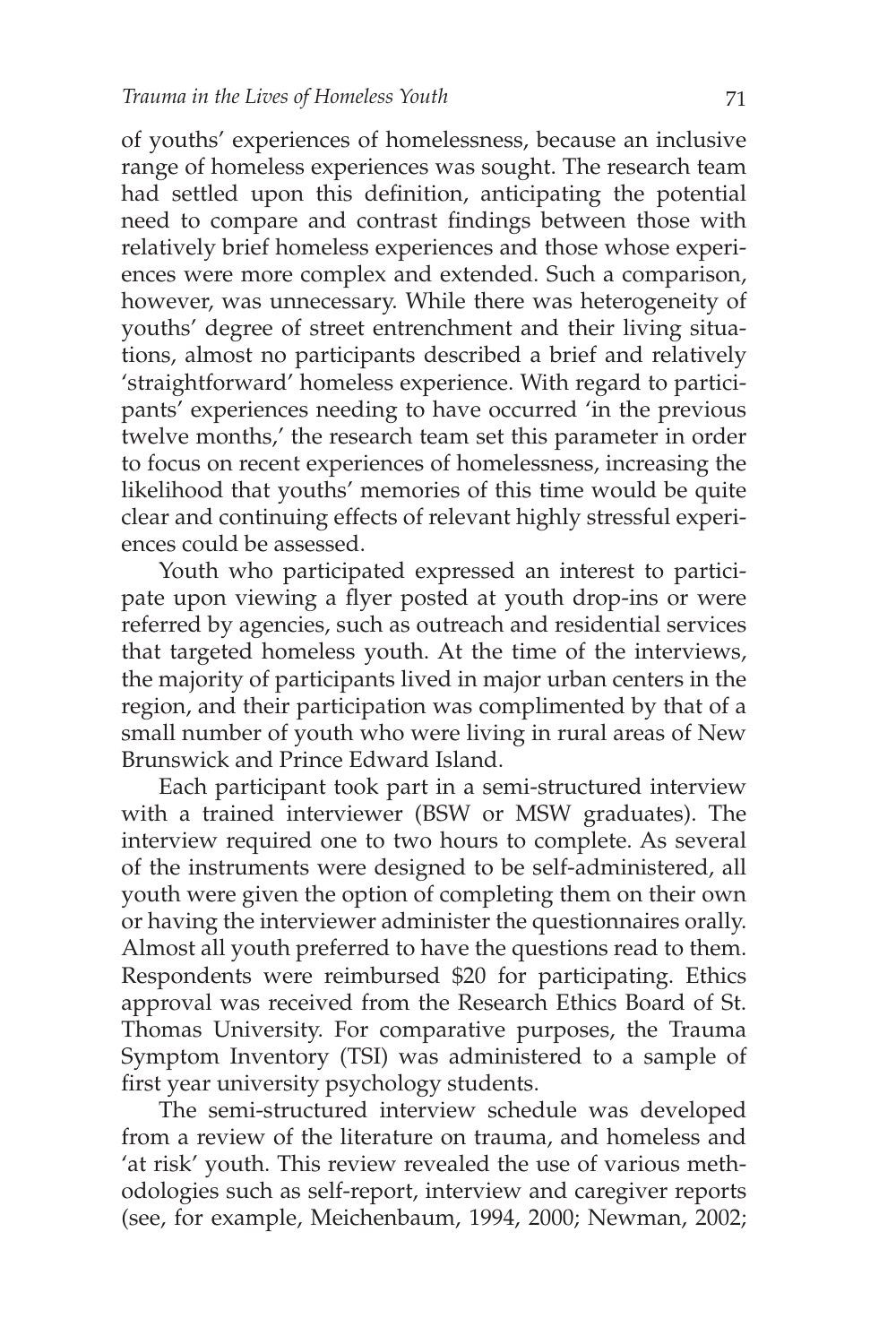Page & Nooe, 1999; Swenson et al., 1996), and risk factors such as poverty, parental addiction, incidence of runaway attempts, physical and sexual abuse, family disengagement, length of time homeless, and experience in foster care (see, for example, Anderson & Imle, 2001; Greenwald, 2002; Janus et al., 1995; Kamieniecki, 2001; Morrell-Bellai et al., 2000; Simons & Whitbeck, 1991; Sullivan & Knutson, 2000; Van Wormer, 2003). The completed interview schedule was reviewed by a small number of experts (frontline workers, youth who had been homeless, and researchers of youth homelessness) to assess the instrument's face validity.

The questionnaire was composed of survey instruments including an adapted version of the Trauma History Questionnaire (THQ) (Green, 1996), and the Trauma Symptom Inventory (TSI) (Briere, 1995), along with questions regarding demographic information and questions regarding youths' experiences prior to becoming homeless (such as foster care, being forced from their home, and couch surfing).

The *Trauma History Questionnaire* (THQ), developed by Green (1996) for a general or clinical population, provides a history of exposure to potentially traumatic events that may meet the stressor criterion for posttraumatic stress disorder. While some standardized self-report measures of trauma exposure (such as the Traumatic Stress Schedule, Norris, 1990) offer more restricted definitions of potentially traumatic events, the THQ uses a broader definition, including a range of both traumatic and stressful life events, and aims to provide comprehensive trauma histories. Green (1996) collected reliability data from 25 female participants, all of whom were tested twice over a two- to three- month interval. Test-retest correlations ranged from .54 to .92. As evidence of the questionnaire's validity, scale means were found to be higher in an outpatient sample than a university sample (see Norris & Hamblen, 2004, for further details).

The original THQ instrument had 24 items addressing the lifetime occurrence of a variety of traumatic events in three categories: crime, general disaster/trauma, and sexual and physical assault experiences. For each event endorsed, respondents of the THQ are asked to document frequency of occurrence of the event and their age at the time of occurrence. As Green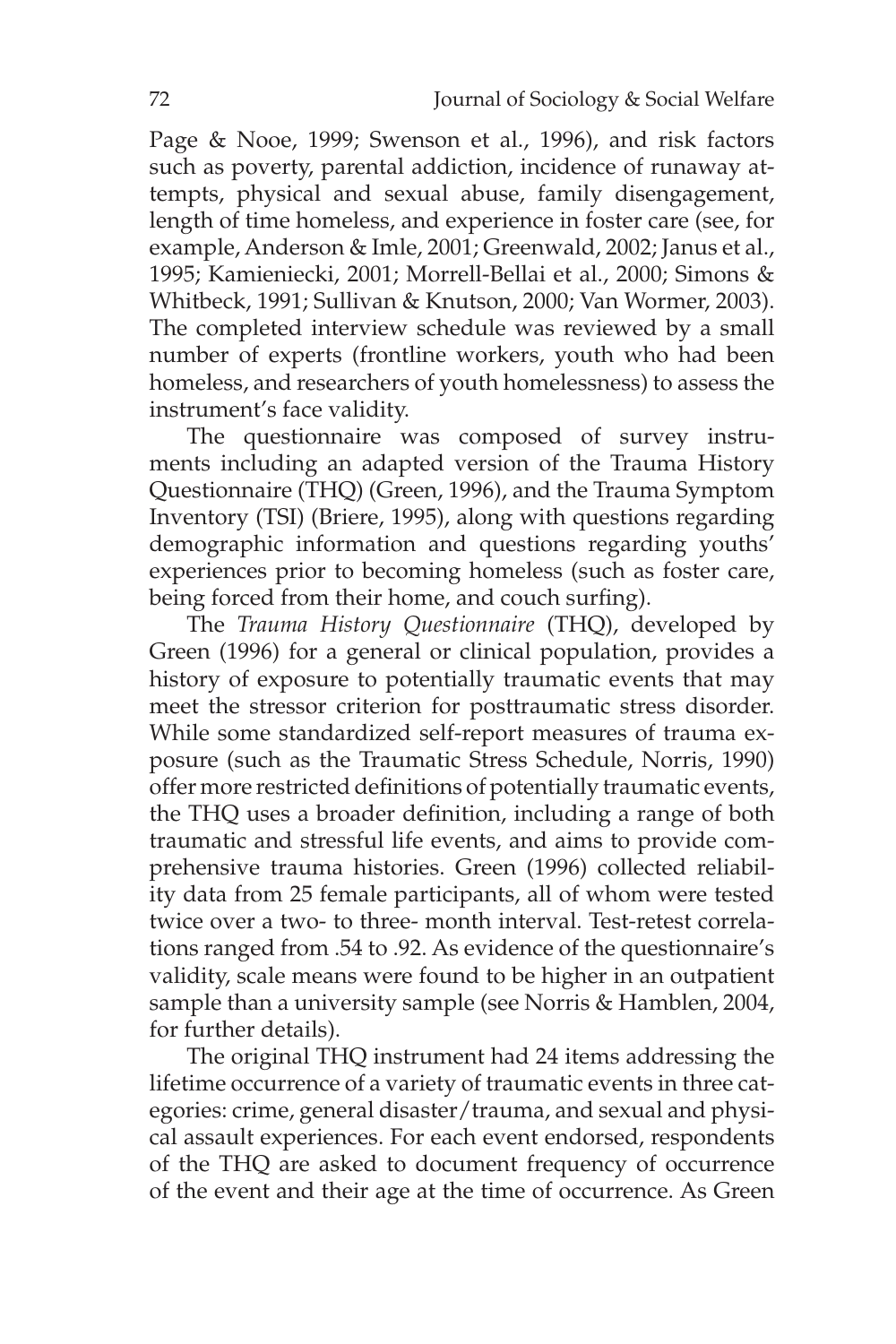herself notes, the THQ is a "relatively complete" inventory of events (1996). Our research team made the decision to remove two items (e.g., "serving in combat," as this has less relevance in Canada) and to add a small number of events that have also been recognized as potentially traumatic and which are not uncommon amongst youth (e.g., having been bullied by peers) (our adapted THQ had a total of 29 event items). One further adaptation was made for our purposes—the adapted THQ asked participants to indicate whether the event had occurred before and/or since becoming homeless. This addition to the THQ was important to allow the research team to ascertain the range of highly stressful experiences both before and since becoming homeless. A sampling of the experiences addressed in the adapted THQ is listed in Table 3. Participants could also report other events that they considered to be highly stressful**.**

The *Trauma Symptom Inventory* (TSI), developed by John Briere (1995), is a widely used assessment tool for use with those who have experienced various forms of trauma. It is a global measure of trauma sequelae. As such, symptom items are not linked to a specific event (Briere, 1996). The TSI assesses trauma related symptoms through 100 questions that provide 10 clinical scales (Anxious Arousal, Depression, Anger/Irritability, Intrusive Experiences, Defensive Avoidance, Dissociation, Sexual Concerns, Dysfunctional Sexual Behavior, Impaired Self-Reference and Tension Reduction Behavior). Each scale is scored by adding the responses to 8-9 questions; the response to each question is in a Likert format (0-3: never-often).

The TSI has consistently demonstrated acceptable internal consistency (alpha .74-.91) and has been standardized across several populations (see Runtz & Roche, 1999). Raw scores can be converted to standard (T-Scores) with a mean of 50 and a standard deviation of 10. Briere (1995) argues that individuals with a standardized score above 65 are showing negative effects of trauma.

The analysis was quantitative and included descriptive statistics to report demographic information and the frequency of responses on the THQ. T-tests (independent samples) were used to compare the total number of stressful experiences (THQ) before and since first becoming homeless, and to compare the scores on the TSI scales of homeless youth and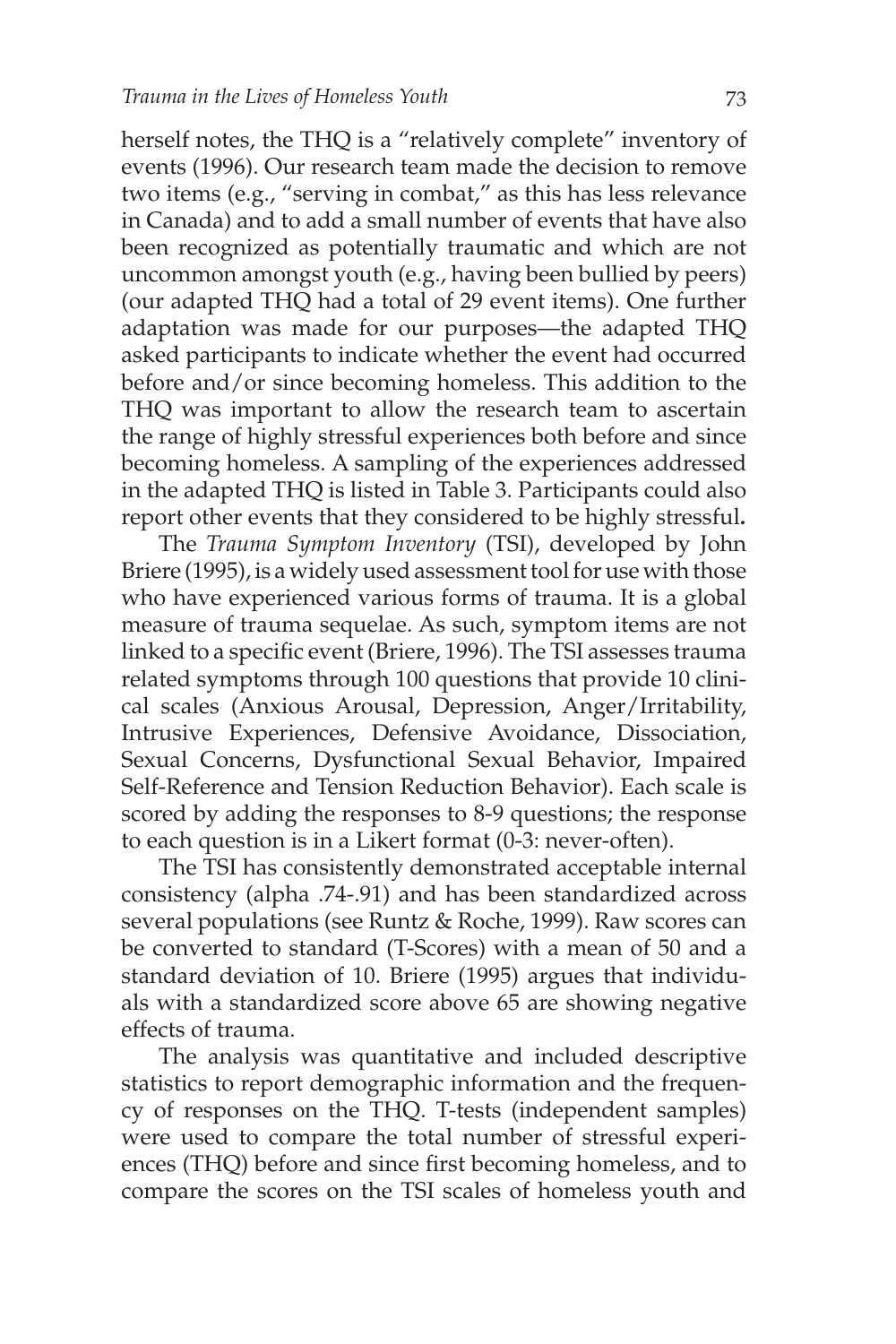university youth. An ANOVA was used to compare the low, moderate and high scale scores on the TSI when scores were standardized (see Briere, 1995).

## Findings

#### *Demographics*

One hundred and three youth responded to the survey, of which 102 interviews were usable for the purposes of this study. Table 1 presents relevant demographic information. The participants revealed various ages when they first became homeless (7% first experiencing homelessness at the age of 12- 13, although the mean age was 16 years).

While 90% of the respondents were from the Maritime provinces, the majority of the respondents were not from the city where they were interviewed. For example, 45 youth lived in Moncton, 25 in Halifax and 11 in Fredericton, but only 17, 8 and 6 respectively, were originally from those cities. Consistent with anecdotal information from service agencies, the data indicates that youth move to larger urban centers where some services are available.

#### *Experiences with Living Arrangements*

For the majority of homeless youth in this study, their journey into homelessness was marked by a series of varied and unstable living arrangements (see Figure 1). Youth frequently experienced a "back-and-forth movement" among various family members and friends on their way toward more long-term experiences of homelessness. While the data does not enable us to report any particular sequence, the data does indicate that for the large majority of the youth, homelessness was not the product of a single event, nor did it lead immediately to the streets. Rather, homelessness for most of the youth resulted in a number of different living arrangements that reflected the use, and perhaps even the "burning out," of their available social networks. On average, a youth experienced 6 of the 9 living arrangements listed, reflecting a pattern of unstable and diminishing options.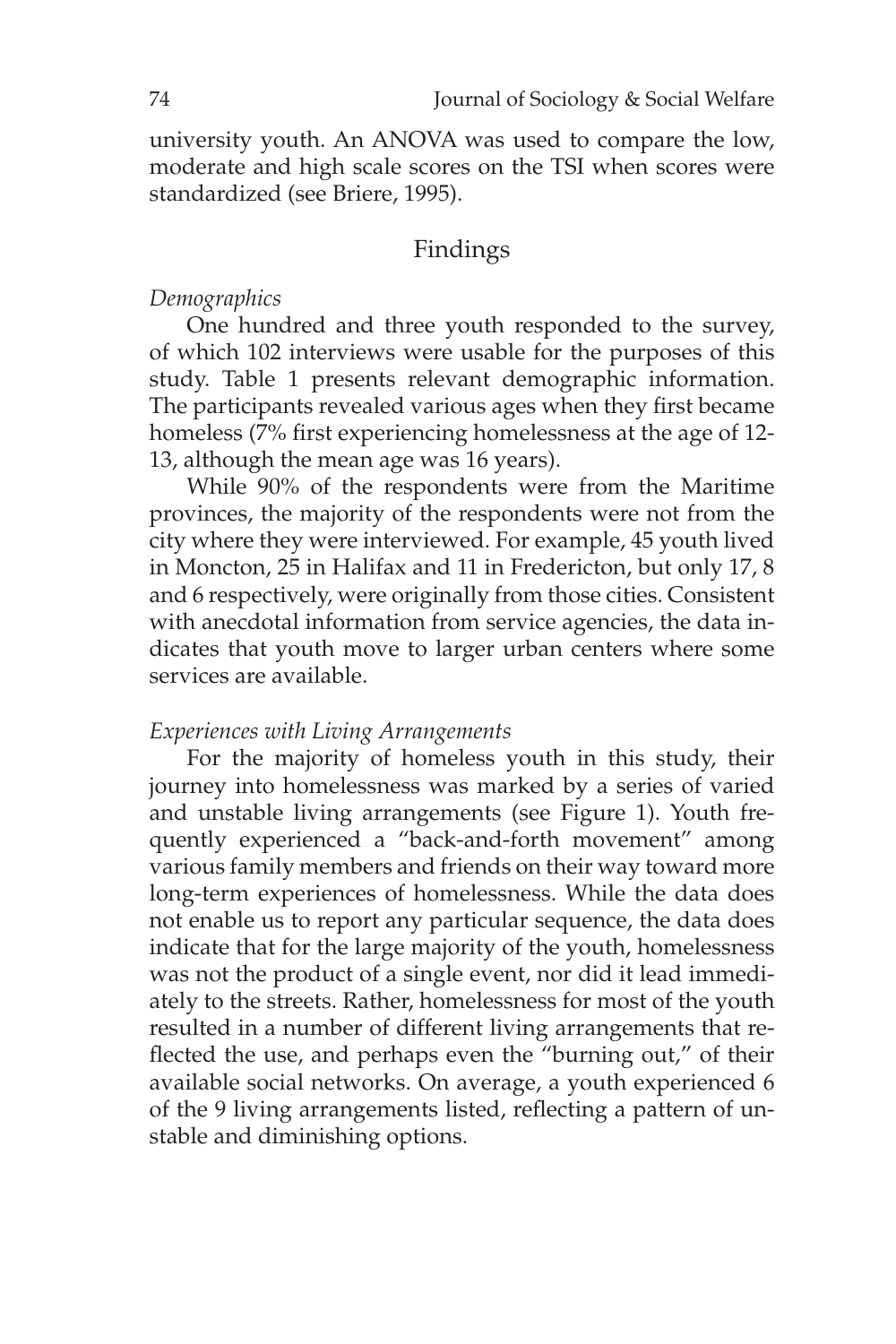|                                                                                            | Male      | Female    | Total       |
|--------------------------------------------------------------------------------------------|-----------|-----------|-------------|
| Gender                                                                                     | 66        | 36        | 102         |
| Age range                                                                                  | $16 - 24$ | $16 - 24$ |             |
| From Maritimes                                                                             | 58        | 30        | 88 (88%)    |
| Completed High School                                                                      | 8         | 11        | 19 (19%)    |
| Had difficulty with law                                                                    | 46        | 16        | 62 $(60\%)$ |
| Been in foster care                                                                        | 30        | 11        | 41 (40%)    |
| Been in sex trade                                                                          | 8         | 8         | $16(16\%)$  |
| Currently employed in some<br>capacity                                                     | 19        | 9         | 28 (27%)    |
| See self as currently homeless                                                             | 33        | 15        | 48 (45%)    |
| First experience of homelessness<br>before or during their 16 <sup>th</sup> year of<br>age | 39        | 24        | $63(62\%)$  |

Table 1. Demographic Information (N=102)

Figure 1. Have you experienced any of the following? (N=102)

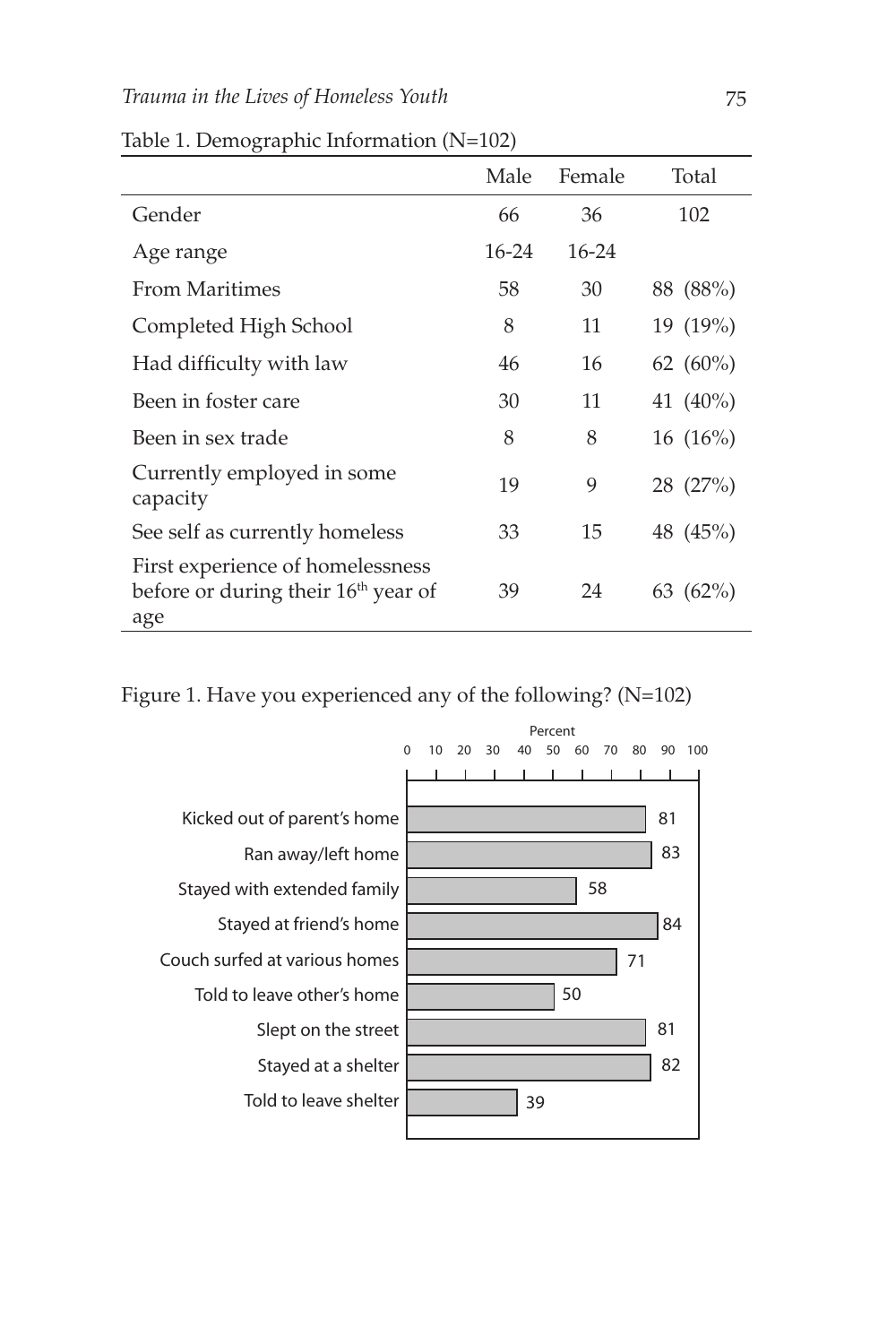Two excerpts from interviews typify the erratic nature of living arrangements that were articulated by most participants:

I never knew my dad, I just know his name. I was removed from my mom's care when I was 2, and went into foster care until I was 12. I went from group home to group home. I learned a lot of street smarts—how to survive. My last place was living on my own, I had a 2-bedroom apartment. I partied too much, and got evicted. I had the apartment for 5 months. I'm not in touch with any family. I'm trying to get a job. ('Jim,' age 23)

I grew up in (rural community). When I was 17, my mom brought me to a shelter. She couldn't afford to keep me. I stayed at the shelter, and then back home for a while. Then back to Halifax again, spent a week on the street, went to (shelter) for one night, got into a place to stay. I was kicked out for smoking in my room. I came back to the shelter, then went back to my mom's place until recently. I came back to the shelter because I want to be back in the city. ('Mike,' age 19)

#### *Stressful Events*

Responding to the Trauma History Questionnaire (adapted), youth reported having experienced numerous and varied highly stressful events during their lives. Table 2 indicates the proportion of respondents who reported having encountered each of the highly stressful experiences.

Of particular note is the very high incidence of being bullied (78%), facing isolation (63%), being assaulted (61%), and fearing being killed or injured (61%). The experience of, and witnessing of, physical abuse within the family is also very high (58% and 55% respectively). In addition to these 'high incidence' events, it is important to emphasize that a large proportion of the youth faced very severe situations—almost half had been assaulted with a weapon, 40% faced serious injury, one-third had been sexually abused, over 30% had been mugged, and almost one quarter had been raped.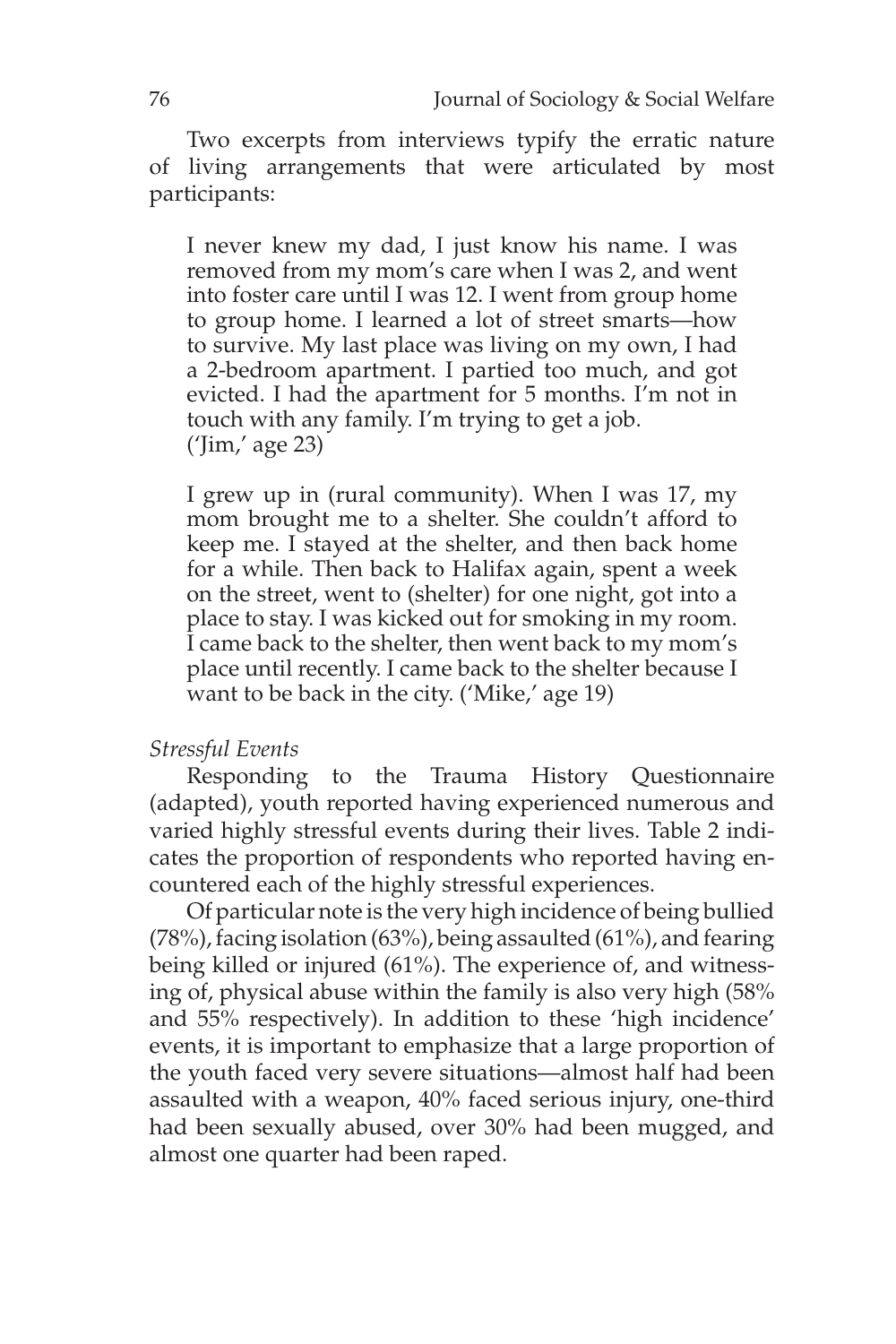|                                                                     | Male<br>$n = 66$ | Female<br>$n = 36$ | Total<br>$N = 102$ |
|---------------------------------------------------------------------|------------------|--------------------|--------------------|
| Bullied                                                             | 49 (74%)         | 31 (86%)           | 80 (78%)           |
| You or someone close to you experienced a<br>life-threatening event | 49 (74%)         | 31 (86%)           | 80 (78%)           |
| Stressful isolation                                                 | 40 $(61\%)$      | 24 (67%)           | 64 (63%)           |
| Been assaulted without a weapon                                     | 42 (64%)         | 20(56%)            | 62 $(61\%)$        |
| Feared being injured or killed                                      | 41 (62%)         | 21 (58%)           | 62 $(61\%)$        |
| Been physically abused by a family<br>member                        | 39 (59%)         | 20(56%)            | 59 (58%)           |
| Witnessed physical abuse by a family<br>member                      | 33 $(50\%)$      | 23 $(64\%)$        | 56 (55%)           |
| Witnessed death or injury                                           | 35 (53%)         | 19 (53%)           | 54 (53%)           |
| Serious accident                                                    | 35 (53%)         | 13 (36%)           | 48 (47%)           |
| Been assaulted with a weapon                                        | 36 (55%)         | $11(31\%)$         | 47 (46%)           |
| Stressful school experience                                         | 32 (49%)         | 14 (39%)           | 46 (45%)           |
| Family member or close friend killed or<br>injured                  | 30 $(46\%)$      | 13(36%)            | 43 (42%)           |
| Serious injury                                                      | 31 (47%)         | 10(28%)            | 41 (40%)           |
| Robbed                                                              | 31 (47%)         | 5 $(14%)$          | 36 (35%)           |
| Sexually abused by someone outside the<br>family                    | 14 (21%)         | 20(56%)            | 34 (33%)           |
| Mugged                                                              | 28 (42%)         | 4 $(11\%)$         | 32 (31%)           |
| Trouble with the law                                                | 27 (41%)         | 9(25%)             | 36 (35%)           |
| Forced to touch another sexually                                    | 11(17%)          | 21 (58%)           | 32 (31%)           |
| Experienced abortion or miscarriage                                 | $13(20\%)$       | 17 (47%)           | 30 (29%)           |
| Home broken into                                                    | 19 (29%)         | $11(31\%)$         | 30 (29%)           |
| Forced to have sex                                                  | 4(6%)            | 20(56%)            | 24 (24%)           |
| Felt high stress as a perpetrator                                   | 17(26%)          | 6(17%)             | 23 (23%)           |
| Human disaster                                                      | 19 (29%)         | 4 $(11\%)$         | 23 (23%)           |
| Serious illness                                                     | 14 (21%)         | 7 (19%)            | 21 (21%)           |
| Forced into other unwanted sexual acts                              | 6(9%)            | 15 (42%)           | 21 (21%)           |
| Natural disaster                                                    | $13(20\%)$       | 5(14%)             | 18 (17%)           |
| Handled dead bodies                                                 | 15(23%)          | 2 ( $6\%$ )        | 17(17%)            |
| Sexually abused by a family member                                  | 8(12%)           | $9(9\%)$           | 17 (17%)           |
| Another stressful event                                             | 19 (29%)         | 16 (44%)           | 35 (34%)           |

Table 2. Proportion of Youth Who Reported Stressful Experiences (*N=102*)

Thirty-four youth responded to the 'other stressful experience' question—the majority of responses to this question reflected more pervasive stressful realities—such as their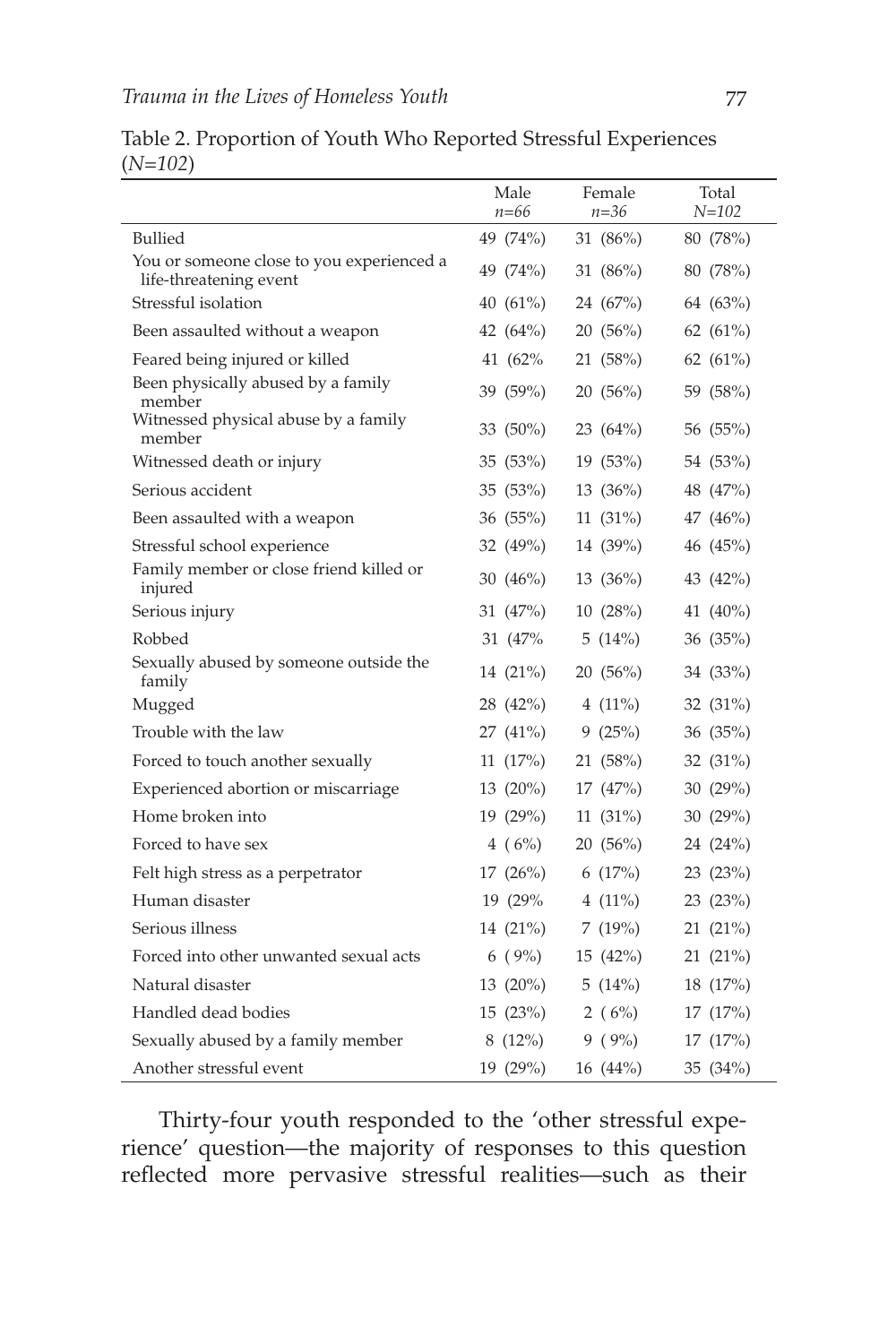children being taken into care, missing family, life on the street, life with parents, addiction, and one's "whole life (as) hell." The small number of specific stressful events reported appear to be those that continue to be emotionally bothersome—for example, gang rape, assault, injury, death of a loved one.

## *Stressful Events—Before and After First-Time Homeless*

For both males and females, the numbers of stressful experiences were high (13.5 on average), and similar in their prevalence: 13.8 (males) and 13.3 (females) overall. As well, the number of stressful experiences before becoming homeless was similar to the number of stressful events that were experienced after becoming homeless: 7.0 and 6.4 respectively (see Table 3). Table 3 also reveals no significant differences between males and females regarding the overall incidence of stressful experiences before and since becoming homeless.

|                        | Male<br>$n = 36$ | Female<br>$n=66$ | df  | T-value<br>$*_{ns}$ |
|------------------------|------------------|------------------|-----|---------------------|
| Before homeless<br>SD. | 7.1<br>4.227     | 7.0<br>3.794     | 100 | $.161*$             |
| Since homeless<br>SD   | 6.2<br>3.849     | 6.8<br>4.251     | 100 | $-.650*$            |
| Total<br>SD            | 13.3<br>6.571    | 13.8<br>6.133    | 100 | $-.302*$            |

Table 3. Mean Number of Stressful Events Before and After First Time Homeless (*N=102*)

Despite the fact that many youth left home to escape stressful events, the street held its own significant stressors—almost equal in number. However, as Table 4 reveals, the nature of the trauma-inducing events shifted considerably once youth became homeless.

Table 4 reveals several of the stressful events reported by youth. The extremely high incidence of bullying that was encountered by both female and male participants was most common before becoming homeless. Many forms of sexual and physical violence, reflected in most of the first seven items, decreased overall after becoming homeless. The exception to this trend, however, involved the high prevalence of females'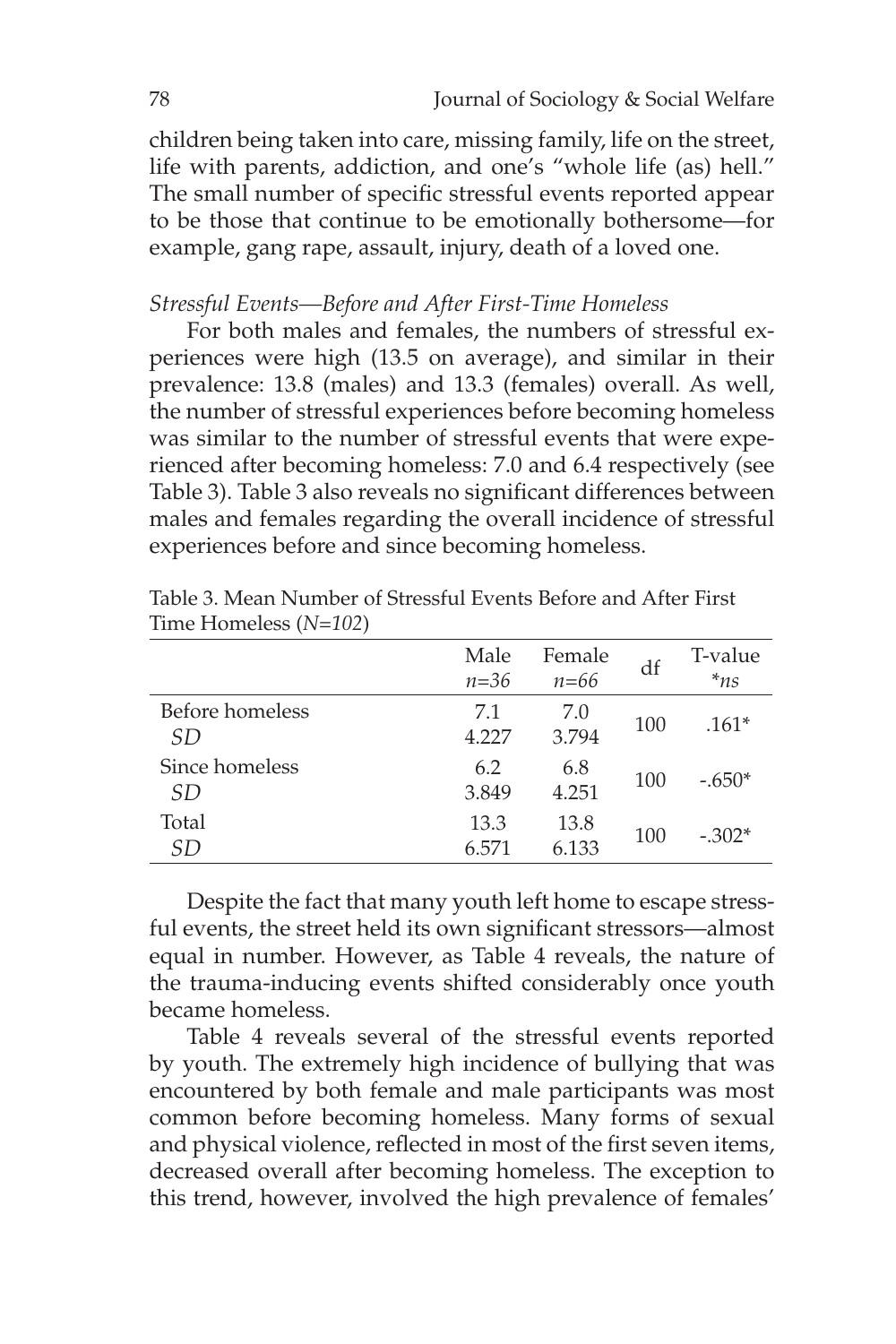experiences of varied forms of sexual violence by non-family members (rape; sexual abuse by a non-family member; forced sexual touching), which continued after they became homeless. As well, experiences of physical assault continued to be very prevalent in both men's and women's experiences after

| Trauma Event                             |                | Before<br>Homelessness | Since First Being<br>Homeless |         |
|------------------------------------------|----------------|------------------------|-------------------------------|---------|
|                                          | Males          | Females                | Males                         | Females |
| Rape                                     | $\overline{4}$ | 12                     | $\overline{0}$                | 11      |
| Family/Close friend killed or<br>injured | 21             | 7                      | 11                            | 6       |
| Sex abuse by family                      | 8              | 8                      | $\theta$                      | 3       |
| Sex abuse, non-family                    | 11             | 12                     | $\overline{2}$                | 11      |
| Forced sexual touching                   | 10             | 15                     | $\mathbf{1}$                  | 12      |
| Physically abused by family              | 38             | 19                     | 8                             | 5       |
| Bullied                                  | 49             | 30                     | 12                            | 9       |
| Serious accident                         | 22             | 15                     | 8                             | 6       |
| Mugged                                   | 10             | $\mathbf{1}$           | 22                            | 3       |
| Break-in                                 | 7              | $\Omega$               | 26                            | 5       |
| Assaulted with and without a<br>weapon   | 43             | 35                     | 38                            | 26      |
| Abortion/Miscarriage                     | $\mathbf{1}$   | $\overline{2}$         | 12                            | 16      |
| Feared being killed                      | 17             | 8                      | 33                            | 17      |

Table 4. Stressful Experiences Before and After First Becoming Homeless

becoming homeless. The incidence of other forms of violence and threats of violence (muggings, break-ins, fears of being killed) was considerably higher after becoming homeless, particularly for male participants. Overall, the data indicates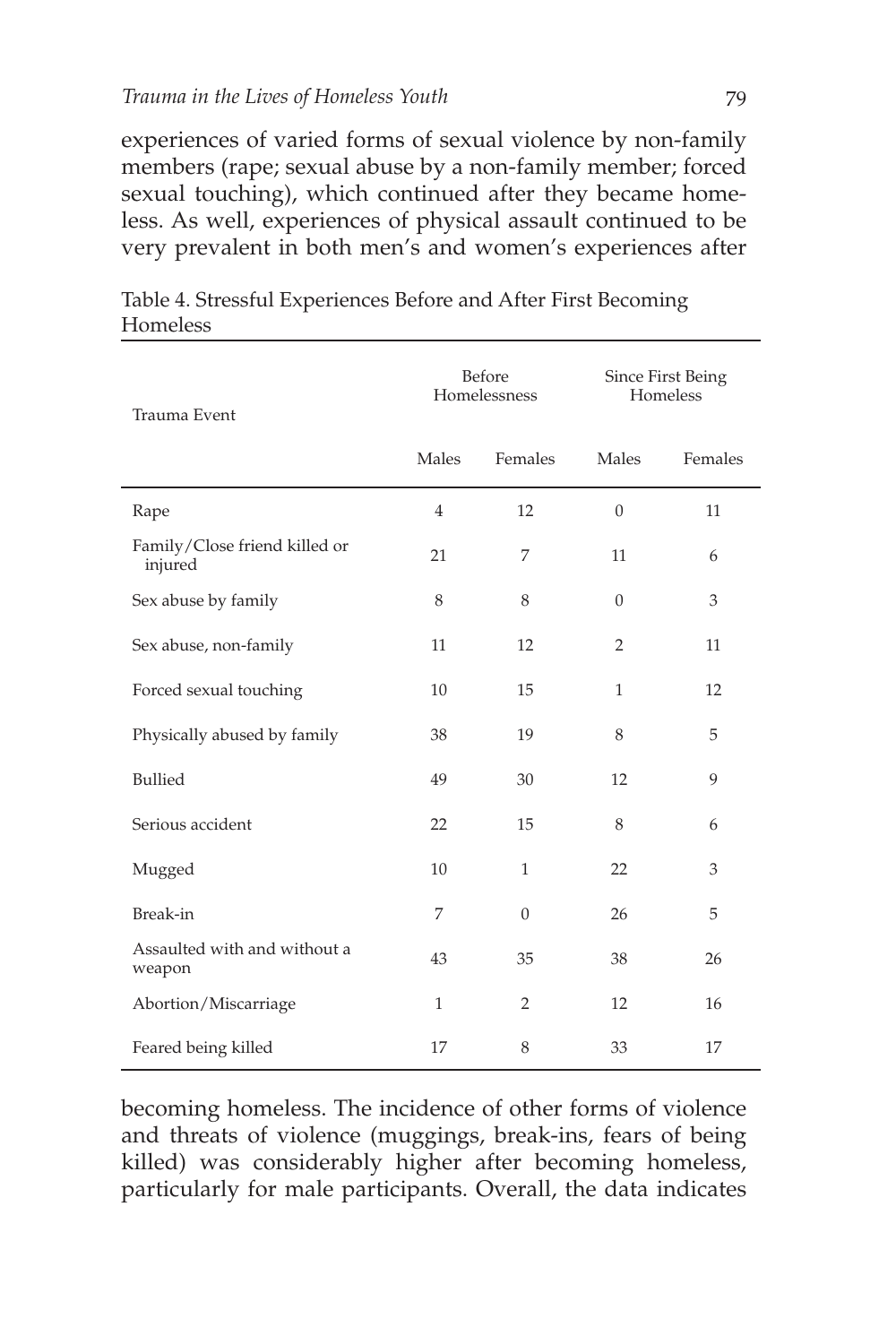that homelessness brought a shift as family violence was replaced by street violence. One other highly stressful event noted by participants, the increase in abortion after becoming homeless, seems to be reflective of a shift in living arrangements. It is also worth noting that a number of males identified experiencing their girlfriend having an abortion as a personally traumatic event.

#### *Current Negative Effects of Trauma*

The Trauma Symptom Inventory (TSI) was administered in the interviews, as it is a widely accepted and administered indicator of the negative effects of trauma. The raw scores for each of the 10 scales range between 0-27, with higher scores suggesting progressively more severe current negative effects.

| <b>TSI Scales</b>       | University<br>Youth-1999*<br>$N = 770$ | Physically<br>Maltreated<br>as a child<br>$N = 152$ | Homeless<br>Youth<br>$N = 101$ |
|-------------------------|----------------------------------------|-----------------------------------------------------|--------------------------------|
| Anxious arousal         | 9.8                                    | 11.4                                                | 13.8                           |
| Depression              | 8.6                                    | 10.5                                                | 13.2                           |
| Anger/Irritability      | 10.3                                   | 11.5                                                | 16.5                           |
| Intrusive exp.          | 6.8                                    | 9.0                                                 | 13.4                           |
| Defensive avoidance     | 8.4                                    | 11.0                                                | 15.2                           |
| Dissociation            | 8.4                                    | 10.4                                                | 13.0                           |
| Sexual concerns         | 5.6                                    | 7.4                                                 | 7.1                            |
| Prob. sexual bhyr.      | 4.2                                    | 5.5                                                 | 7.6                            |
| Impaired self-reference | 10.9                                   | 12.9                                                | 13.9                           |
| Tension reduction bhyr. | 4.4                                    | 5.3                                                 | 8.3                            |

Table 5. Comparison of Negative Effects Scale Scores

\* Reported in Runtz and Roche, 1999.

Table 5 compares the raw scores of a sample of female University students and a sample of female University students who reported having been physically maltreated as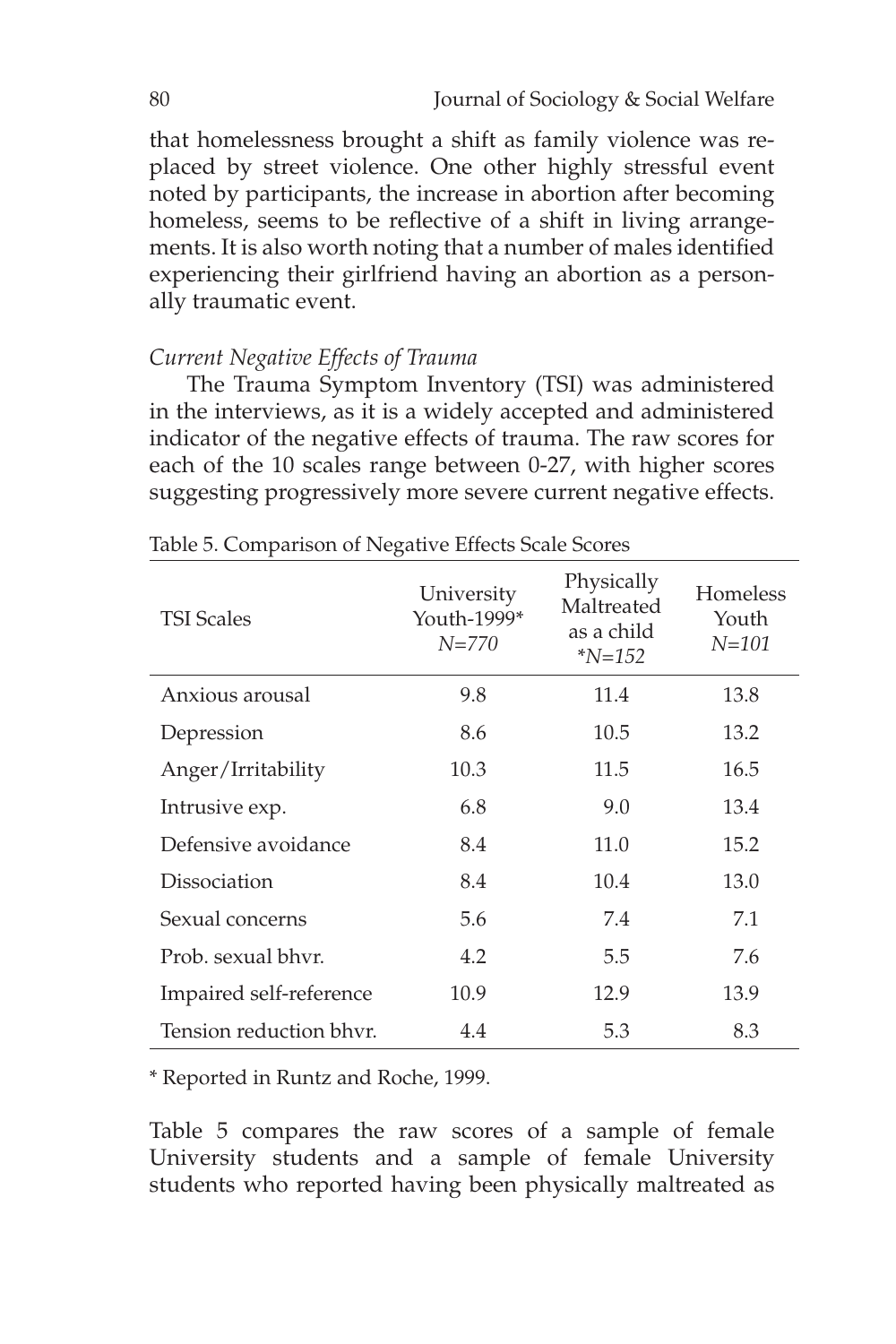children (both reported by Runtz & Roche, 1999), and the homeless youth participants of this study. The sample of homeless youth scored substantially higher than the other two groups on all TSI scales, even higher than the sample who reported having experienced physical maltreatment as children.

| <b>TSI Scales</b>       | Homeless<br>Youth<br>$N = 101$ | University<br>Youth<br>2008<br>$n = 104$ | df      | T-value    |
|-------------------------|--------------------------------|------------------------------------------|---------|------------|
| Anxious arousal         | 13.8                           | 8.6                                      | 190     | $-6.8*$    |
| SD                      | 6.1                            | 4.8                                      |         |            |
| Depression              | 13.2                           | 6.4                                      | 182     |            |
| SD                      | 6.8                            | 4.9                                      |         | $-8.2*$    |
| Anger/Irritability      | 16.5                           | 8.9                                      | 198     |            |
| SD                      | 7.0                            | 6.1                                      |         | $-8.371*$  |
| Intrusive exp.          | 13.4                           | 5.6                                      | 174     | $-10.493*$ |
| <i>SD</i>               | 6.4                            | 4.3                                      |         |            |
| Defensive avoidance     | 15.2                           | 7.4                                      | $205**$ | $-10.764*$ |
| SD                      | 5.3                            | 5.3                                      |         |            |
| Dissociation            | 13.0                           | 6.9                                      | 185     |            |
| <i>SD</i>               | 6.9                            | 5.0                                      |         | $-7.438*$  |
| Sexual concerns         | 7.1                            | 3.4                                      | 139     | $-5.311*$  |
| <i>SD</i>               | 6.6                            | 3.1                                      |         |            |
| Prob. sexual bhyr.      | 7.6                            | 3.4                                      | 164     | $-5.223*$  |
| <i>SD</i>               | 7.1                            | 4.4                                      |         |            |
| Impaired self-reference | 13.9                           | 8.4                                      | 192     |            |
| SD                      | 6.6                            | 5.4                                      |         | $-6.522*$  |
| Tension reduction bhyr, | 8.3                            | 3.4                                      |         | $-7.731*$  |
| <b>SD</b>               | 5.6                            | 3.2                                      | 155     |            |

Table 6. Mean of Scale Scores of Current Negative Effects

Note: \*\*equal variances, \*p<.001

Table 6 compares the TSI scores of the homeless youth in this study to a mixed-gender group of first-year undergraduate university students (conducted by the authors in 2008). The differences in scale scores were even larger than those reported in Table 5, and all differences were statistically significant (p < .001). The severity of the negative effects may be due to high levels of physical and sexual abuse experienced by youth in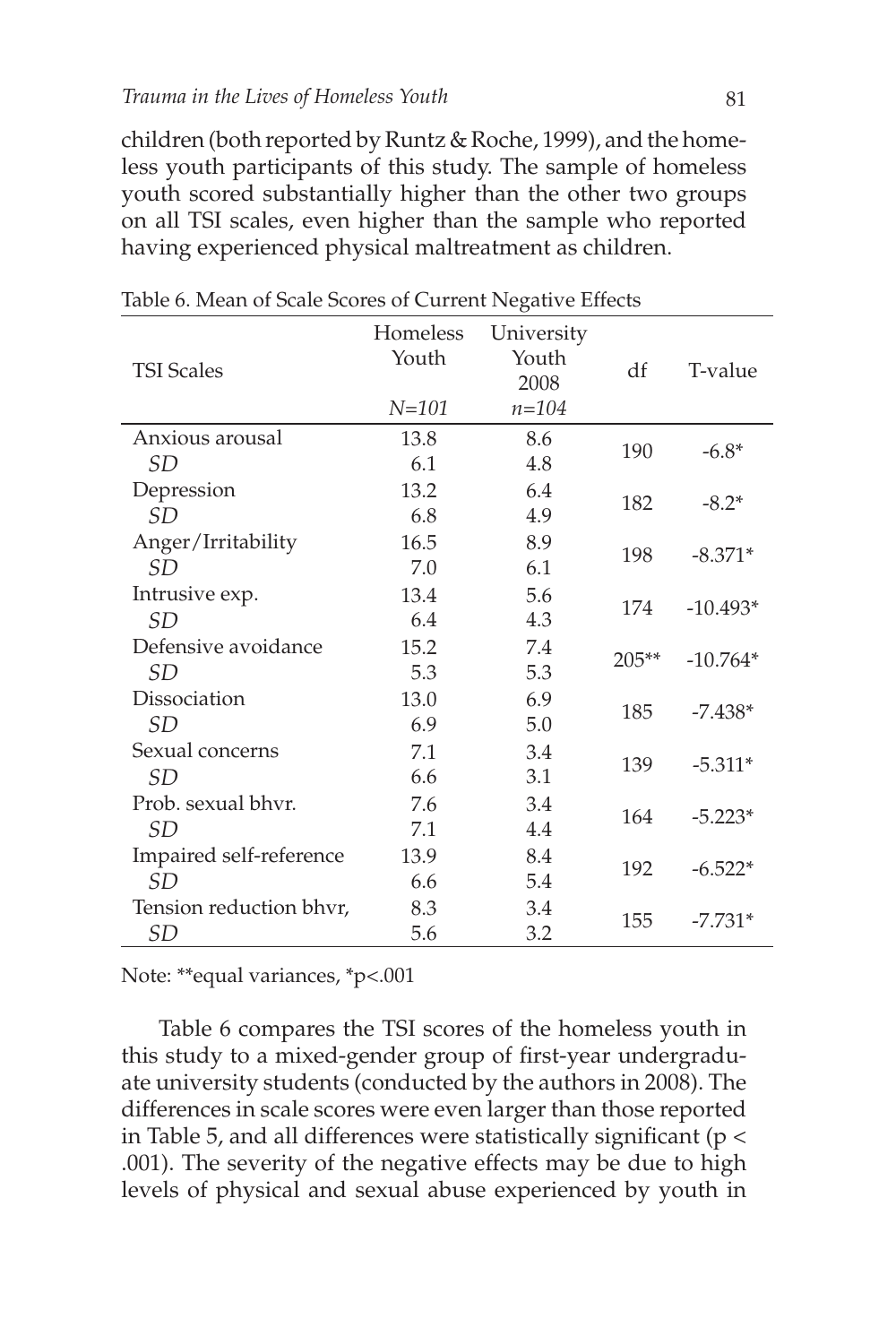the current sample, as a study by Kurtz and colleagues (1991) revealed that youth who had been maltreated experienced more personal and social problems than youth who had not been maltreated.

Raw scores on TSI Scales, as explained previously, range from 0 to 27, and the standardized scores on each scale have a mean of 50 and a standard deviation (*SD*) of 10. Following the methodology outlined by Briere (1995), the standardization has produced three zones with the low and high score groups each 1.5 *SD* above or below the mean (1.5 *SD* -/+ X). A 'low' group is made up of participants with a mean of 0-34, a 'moderate' group includes those with means between 35 and 64, and a 'high' group includes those with means of 65 and above. According to Briere (1995), respondents who score 65 or above are "clinically significant" and "indicate greater degrees of symptomatology" (p. 11). Briere points out that a T-score of 70 indicates that an individual's score is higher than 98% of the standardization sample. Table 7 presents the raw scores of the homeless youth after they have been separated into the standardized scores for the TSI scales. It offers the results of an ANOVA and indicates significant differences ( $p < .001$ ) across the groups. Each column reports the mean  $(x)$  and the number of youth (n) in each group. Most relevant to our study, for the majority of the scales, approximately half or more of our homeless youth participants scored in the high or "clinically significant" group. Sexual concerns and problematic sexual behavior did not score as high for a majority of these youth.

It is important to note that in Table 7 there was no statistically significant difference in scale scores for youth within the current study based on: having experienced foster care; duration of time in foster care; or the number of foster homes. However there are small negative correlations with half of the TSI scales and 'age when a youth was first homeless,' indicating that there tend to be higher TSI scale scores, the younger a participant was when first becoming homeless (AA -.27, D  $-23$ , AI  $-20$ , ISR  $-25$ , TRB  $-22$ ) ( $p < 0.01$ , N=101). Similarly, a small negative correlation (-.17,  $p < .05$ ) was found between age when first homeless and number of highly stressful events experienced.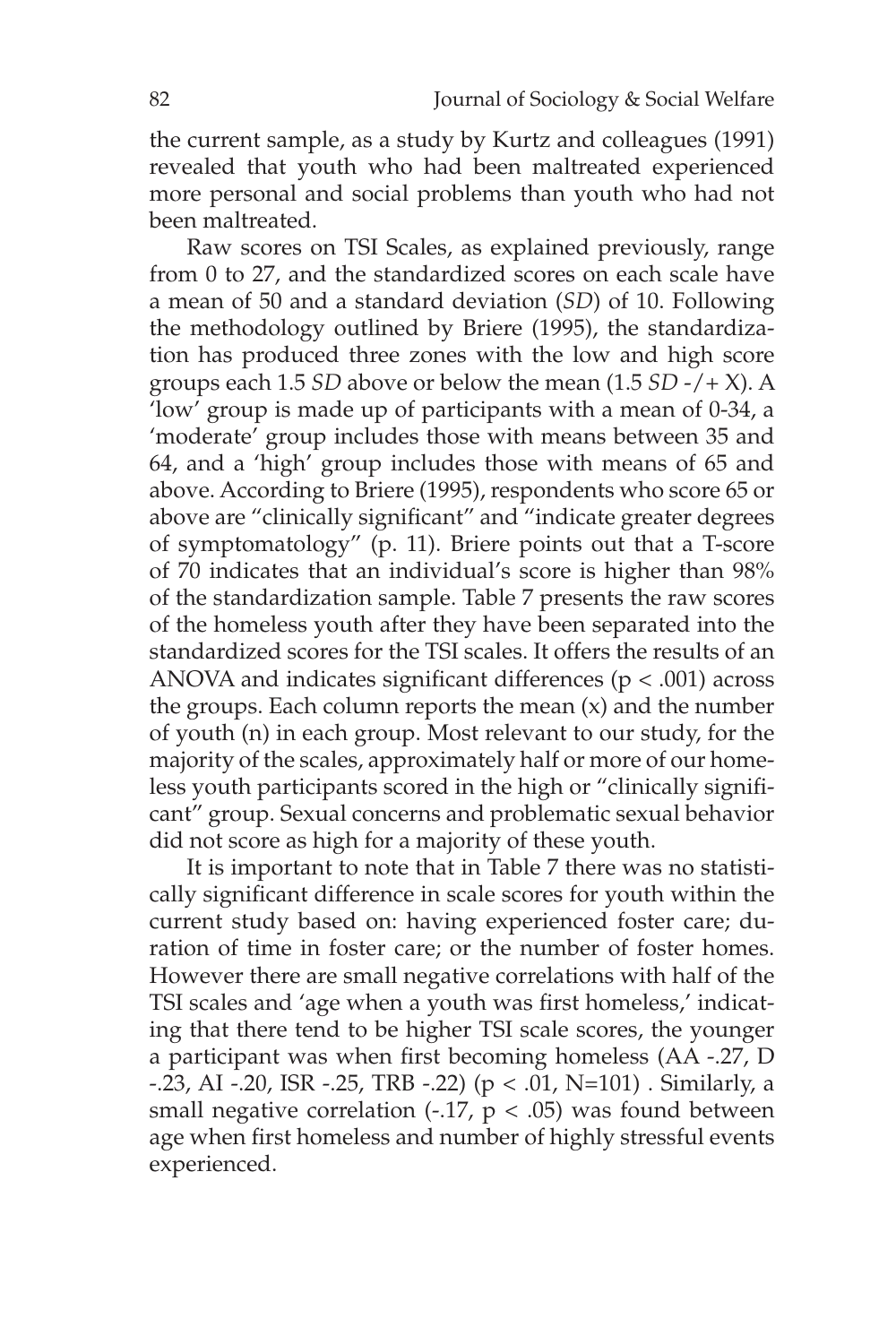#### **Discussion**

Stressful or traumatic experiences were pervasive in the lives of youth participants both before and after becoming

| <b>TSI Scales</b>       | Overall<br>Mean | Low<br>$0 - 34$<br>x n | Moderate<br>$35 - 64$<br>x n | High<br>65-100<br>x <sub>n</sub> | <b>ANOVA</b><br>F |
|-------------------------|-----------------|------------------------|------------------------------|----------------------------------|-------------------|
| Anxious arousal         | 14              | 4/13                   | 11/41                        | 19 / 47                          | 195.4             |
| Depression              | 13              | 3/14                   | 10/42                        | 19/45                            | 212.7             |
| Anger/Irritability      | 17              | 5/16                   | 13/31                        | 22/54                            | 343.7             |
| Intrusive exp.          | 13              | 2/9                    | 9/39                         | 19/53                            | 170.5             |
| Defensive avoidance     | 15              | 4/8                    | 12/41                        | 19/52                            | 201.7             |
| Dissociation            | 13              | 2/12                   | 9/34                         | 18 / 55                          | 132.0             |
| Sexual concerns         | 7               | 1/40                   | 8/38                         | 22/17                            | 251.6             |
| Prob. sexual bhyr.      | 8               | .5 / 34                | 6/23                         | 14/43                            | 133.4             |
| Impaired self-reference | 14              | 2/9                    | 10/39                        | 19/53                            | 157.3             |
| Tension reduction bhyr. | 8               | 1/18                   | 5/28                         | 13 / 54                          | 152.0             |

Table 7. Frequency and Means of Standardized TSI Scores for three groups (n=101)

Note: Sig. for all  $= p<.001$ 

homeless. While this finding corroborates results of previous studies (Gwadz et al., 2007; Stewart et al., 2004; Whitbeck, Hoyt, & Ackley, 1997; Wolfe, Toro, & McCaskill, 1999), the current research extends our understanding of the breadth and impact of these stressful experiences in their lives. The stressful experiences faced by these youth are numerous, wide-ranging and severe. Youth were confronted with, on average, 11-12 different forms of potentially traumatic events, approximately half of them before, and the other half after, becoming homeless. Youth left or were forced out of homes where most had experienced extensive trauma, only to find themselves experiencing severe and multiple forms of trauma 'on the street.' Sadly, the National Child Traumatic Stress Network (Schneir et al., 2007)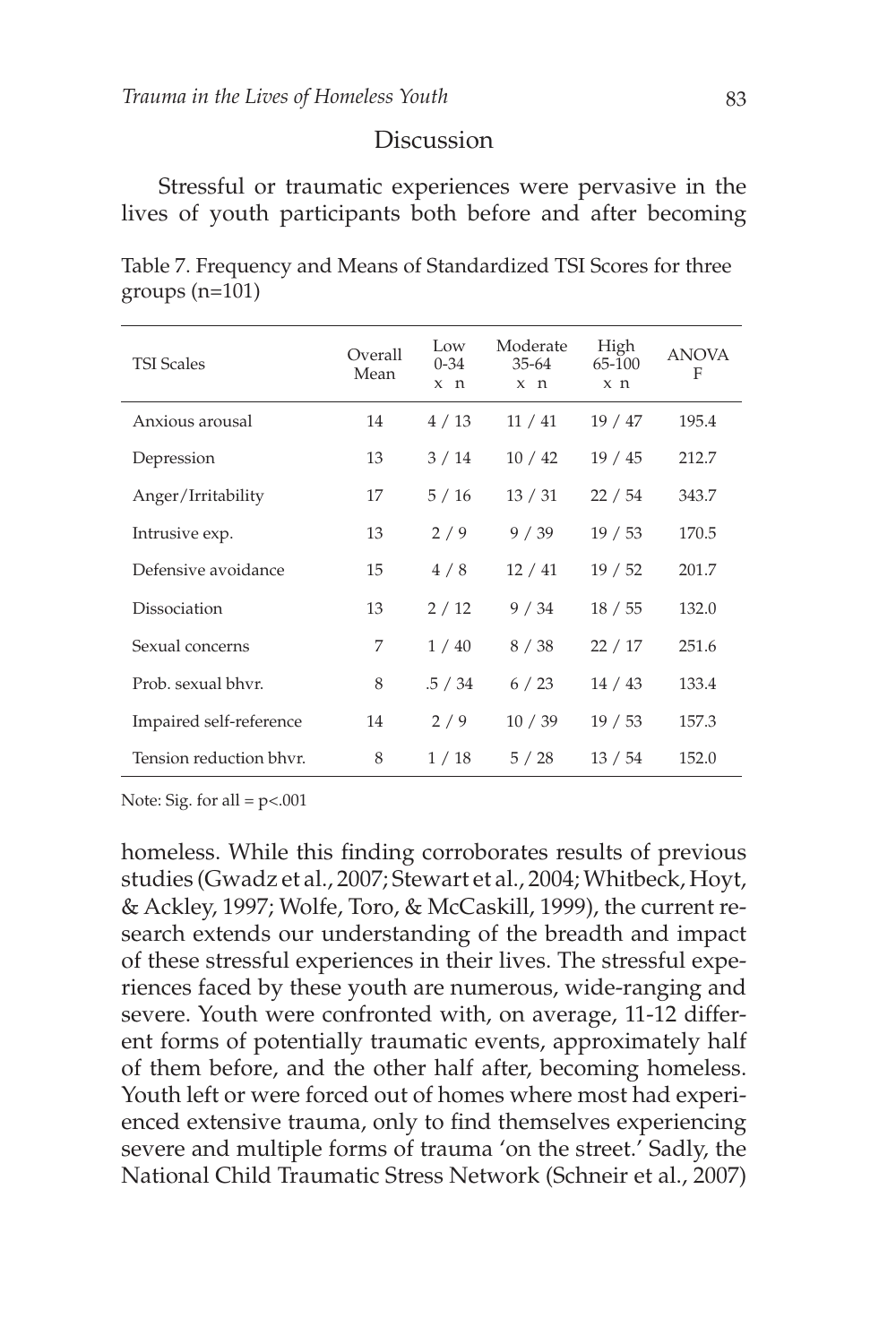notes that the struggles of the street are, for many youth, better than the negative treatment they had experienced at home, or in the child welfare and justice systems.

Supporting previous findings (Gwadz et al., 2007; Powers et al., 1990), the current study concluded that both male and female homeless youth experienced highly stressful events at very high rates. As well, the findings from the current study were similar to previous research indicating that homeless youth experienced high rates of physical violence (Janus et al., 1995). However, in the current study, male homeless youth were found to have experienced more physical types of violence (abuse, assault, muggings, etc.), while females more often experienced violence that was sexual in nature (rape, sexual abuse, unwanted touching, etc.). It is important to point out that while sexual victimization was more prevalent among female youth both before and after becoming homeless, several male youth experienced sexual assault in their homes. The flight from their homes served to shift the types of stressful events that youth experienced; some types decreased after becoming homeless, only to be replaced by other forms of traumatic events. The types of experiences that decreased upon leaving home tended to be forms of sexual and physical abuse, and the extremely high incidence of being bullied. Significantly diminished experiences of being bullied after becoming homeless may be related to the high drop-out rates from high school (78%) that accompanied this (as reflected in Table 1). Youth may be fleeing violence that is occurring in both their homes and schools.

The incidence of physical violence (excluding forms of family violence) remained consistent for male youth and increased for females after becoming homeless. The incidence of sexual violence was consistent both before and after becoming homeless for female youth but all forms of sexual violence decreased for males upon becoming homeless. The increase in other forms of violence (muggings, break-ins, and fears of being killed) was considerably higher for male than for female participants.

A large proportion of homeless youth in this study scored very high on the TSI scales. This is consistent with other studies (Hicks-Coolick, Burnside-Eaton, & Peters, 2003; Kamieniecki,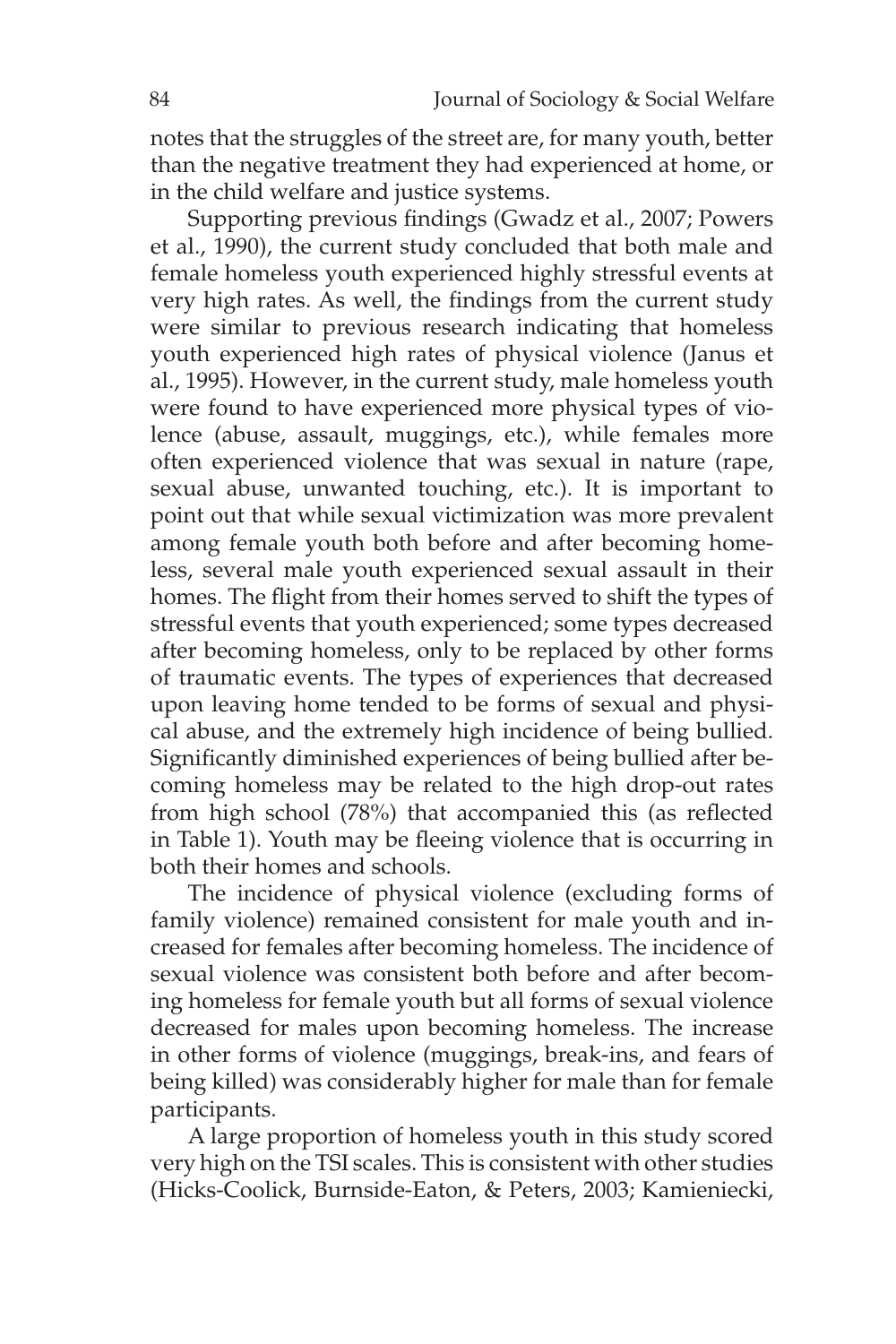2001) that reported higher rates of mental illness among homeless youth. Over 50% of the youth scored in the 'severe' group on six of ten scales, and over 43% on all scales but one (sexual concerns). The cumulative impact of the various highly stressful events appears to have contributed to the large number of youth with very high clinically significant TSI scores. Over 50% of homeless youth were currently experiencing severe negative effects of trauma. The impact of the pervasiveness and continuity of stressful experiences is consistent with the findings of Davis (1999), whose research emphasized the importance of considering 'continuously experienced trauma.' Efforts by the youth to escape trauma experienced in their homes and home communities have mixed results. While some types of stress (bullying and various forms of family violence) decreased dramatically, it appears that the source of violence and stress had shifted from home to the street. After becoming homeless, youth continued to face highly stressful events, and the continued negative repercussions were revealed in their high scores on the TSI scales.

#### *Implications*

While the focus of this investigation did not involve a direct assessment of current services or approaches available to homeless youth or those at high risk of becoming homeless, findings regarding both the trauma histories and effects of these experiences in the lives of youth who have experienced homelessness offer us a place from which to reflect on practice and policy implications.

In considering potential implications of this research, the need for effective trauma-informed service stands out. With regard to considerations for trauma-informed service, we highlight implications in three areas: therapeutic; programming and organizational practice; and policy/social change. Before exploring implications across these three areas, it is important to return to our conceptualization of trauma.

The study of trauma has been strongly influenced by the domains of psychiatry and psychology, and within these realms the concept has most often been individualized, medicalized, universalized and de-contextualized. As long as the construction of trauma is understood merely as an individual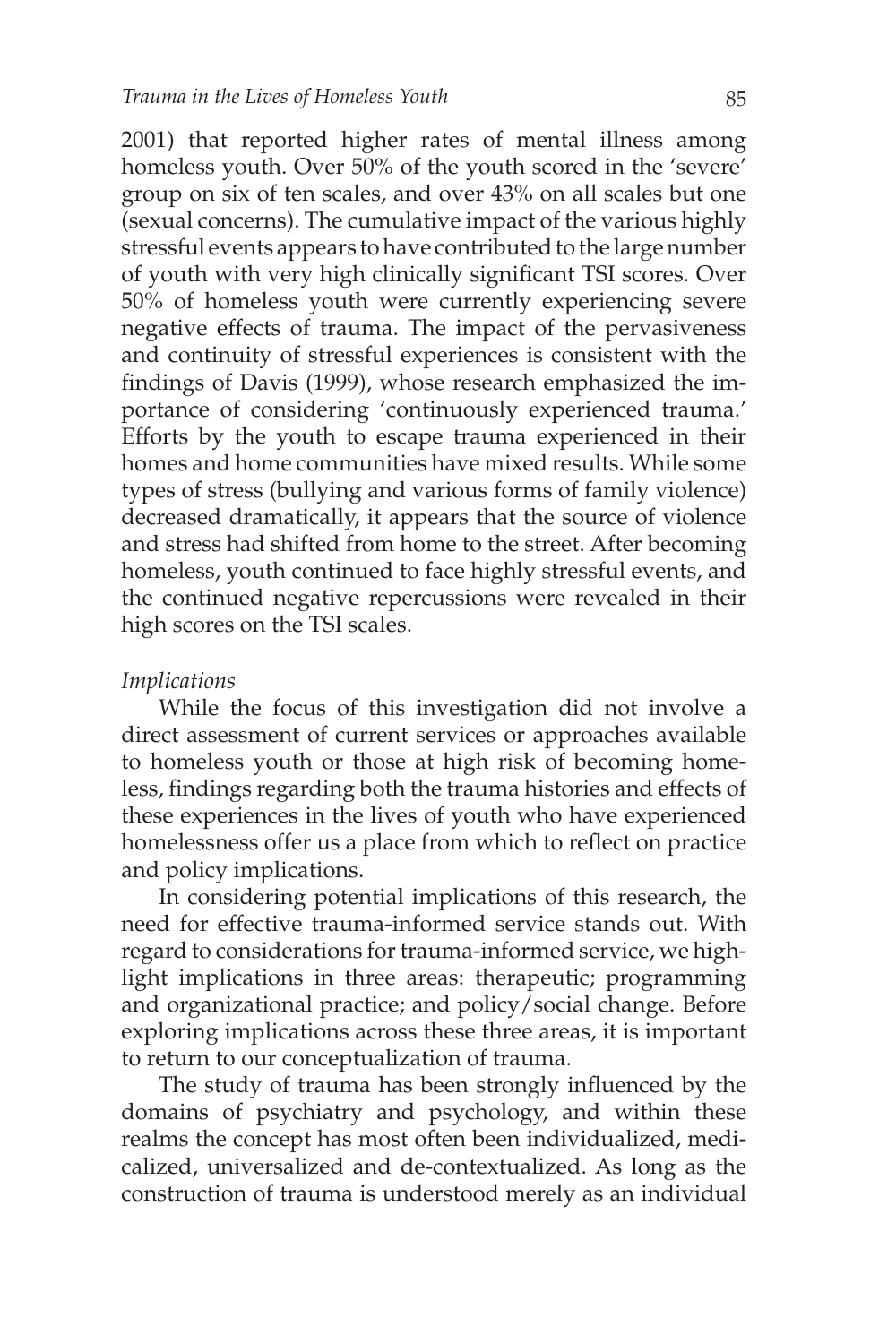phenomenon, attention is not paid to potential social and political roots of a problem, forms of oppression, and experiences of families and communities (Brown, 1995; Burstow, 2003; Davis, 1999). Solutions remain limited to the medical and psychological realms, working toward individual recovery rather than addressing individual growth and emancipatory goals toward social change. We require instead a "radical understanding of trauma and trauma work" (Burstow, 2003, p. 1293), one that offers "a more inclusive, critical theory and practice, appreciating the full variety of traumatic reactions, and responses, as well as of contexts within which they are derived" (Davis, 1999, p. 771). It is this latter conceptualization of trauma upon which we base our discussion of needed trauma-informed service.

*Therapeutic implications.* Many homeless youth experience multiple forms of trauma in the context of negative living conditions (e.g., poverty, social marginalization, dangerous environments, and deprivation), both preceding and during homelessness. The results of having experienced multiple forms of trauma in one's childhood and youth (coined 'complex trauma') have been found to be diverse and serious (Briere, Kaltman, & Green, 2008; Briere & Lanktree, 2008; Briere & Spinazzola, 2005). Research findings link trauma experiences to challenges observed frequently in homeless youth populations. These include addictions, heightened suicide risk, mental health difficulties, lack of trust in relationships, and difficulty creating stable conditions (such as the ability to concentrate in school, or to show up reliably for employment). Linking such challenges to trauma histories allows new attributions to be considered and solutions sought. For example, drug use by homeless youth may be understood as a form of self-medicating in order to manage the distressing effects of trauma (such as anxious arousal) (Kidd & Davidson, 2007; Stuart, Capostinsky, Joyce, Lucier, & Healy, 2006).

The marginalized location of those who have faced multiple traumas in their youth is correlated with difficulties in accessing appropriate services to respond to the effects of trauma. Accessible counselling services staffed by professionals with knowledge and training in responding to youths' experiences of complex trauma (including advocacy and interventions at the system level) is necessary (see Briere and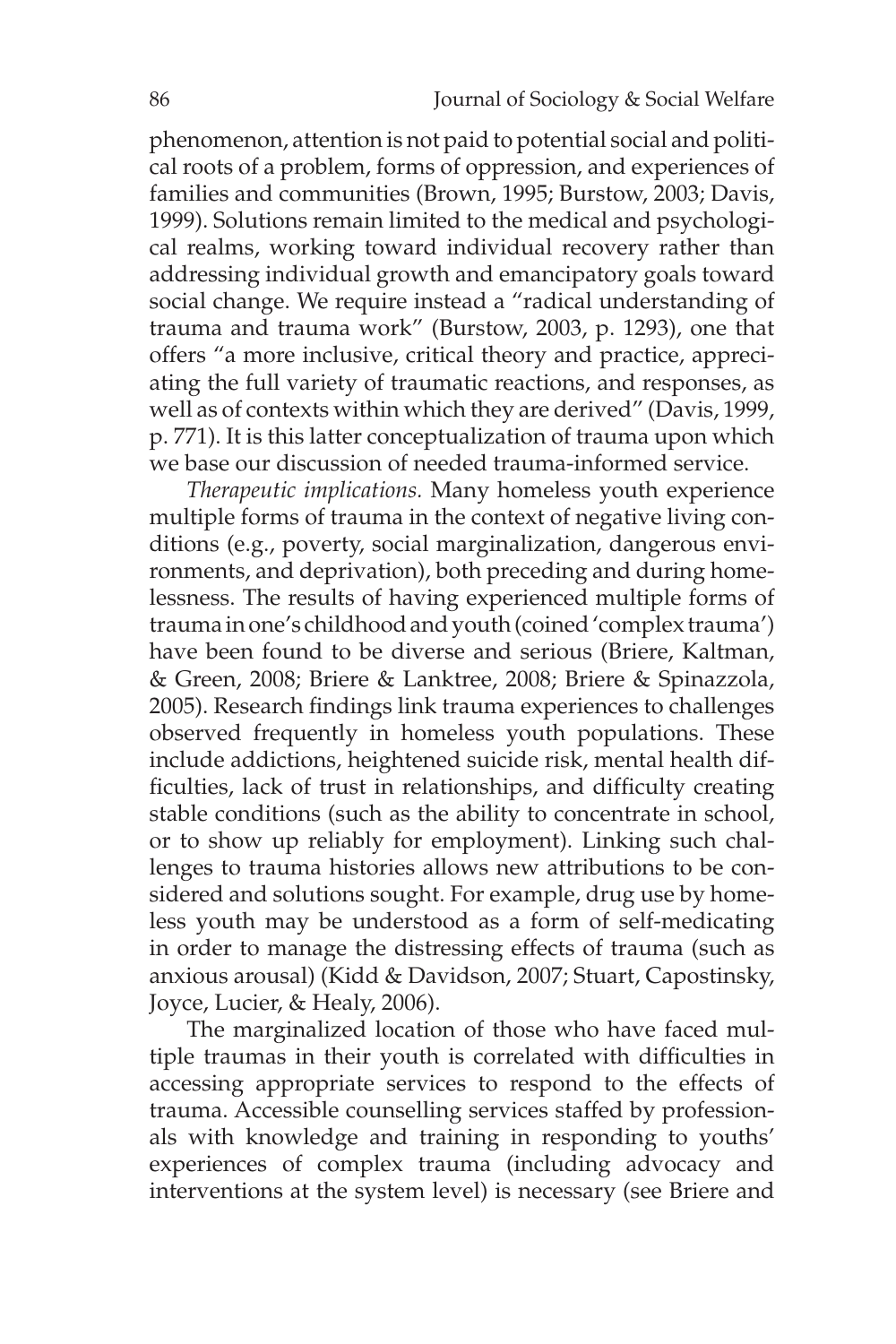Lanktree's [2008] guide for the treatment of multiply-traumatized youth). Assisting youth to transition away from coping strategies that heighten health risks and to develop abilities in coping strategies that reduce risk is one important aspect of this work (Briere & Lanktree, 2008; Kidd & Carroll, 2007). Addressing the ways that youth have made meaning of their trauma experiences may also be an important element of this work. One's meaning making after trauma can have powerful effects on identity, sense of self-worth, life course, and relationships. Given common experiences of social stigma and marginalization, homeless youth may need to find ways to "replace internalized messages of guilt and shame with a more empowering understanding of the various factors underlying stigma and systemic discrimination" (Kidd, 2007, p. 298). Therapeutic rewritings of the life narrative may be one adaptive meaningmaking process, assisting youth in establishing new understandings of self, relationships and beliefs that create hope and possibility (Kidd & Davidson, 2007). Approaches such as this may assist in transforming dominant blaming discourses in their explanation of youth homelessness. This process of rewriting the life narrative may be a liberating experience that could be incorporated into experiential forms of therapy such as performing theater or completing creative writing exercises. As Karabanow and Clement (2004) note in their review of service delivery approaches that have been provided to homeless youth, forms of experiential therapy can be motivating and recognize youths' potential.

*Programming and organizational implications.* Responding to the negative effects of trauma in the lives of homeless youth is infrequently a focus of programming. Those creating services for this population must become more versatile, so that interventions can be "tailored to an individual youth's circumstances" and needs (Kidd, Miner, Walker, & Davidson, 2007). While not all homeless youth are coping with distressing effects of trauma, many are. Effects of complex trauma are often severe and can undermine other efforts that youth may be undertaking to bring stability and security to their lives. Programming has not adequately targeted this need of many homeless youth, and without greater investment in such programs, other programming efforts are less apt to succeed.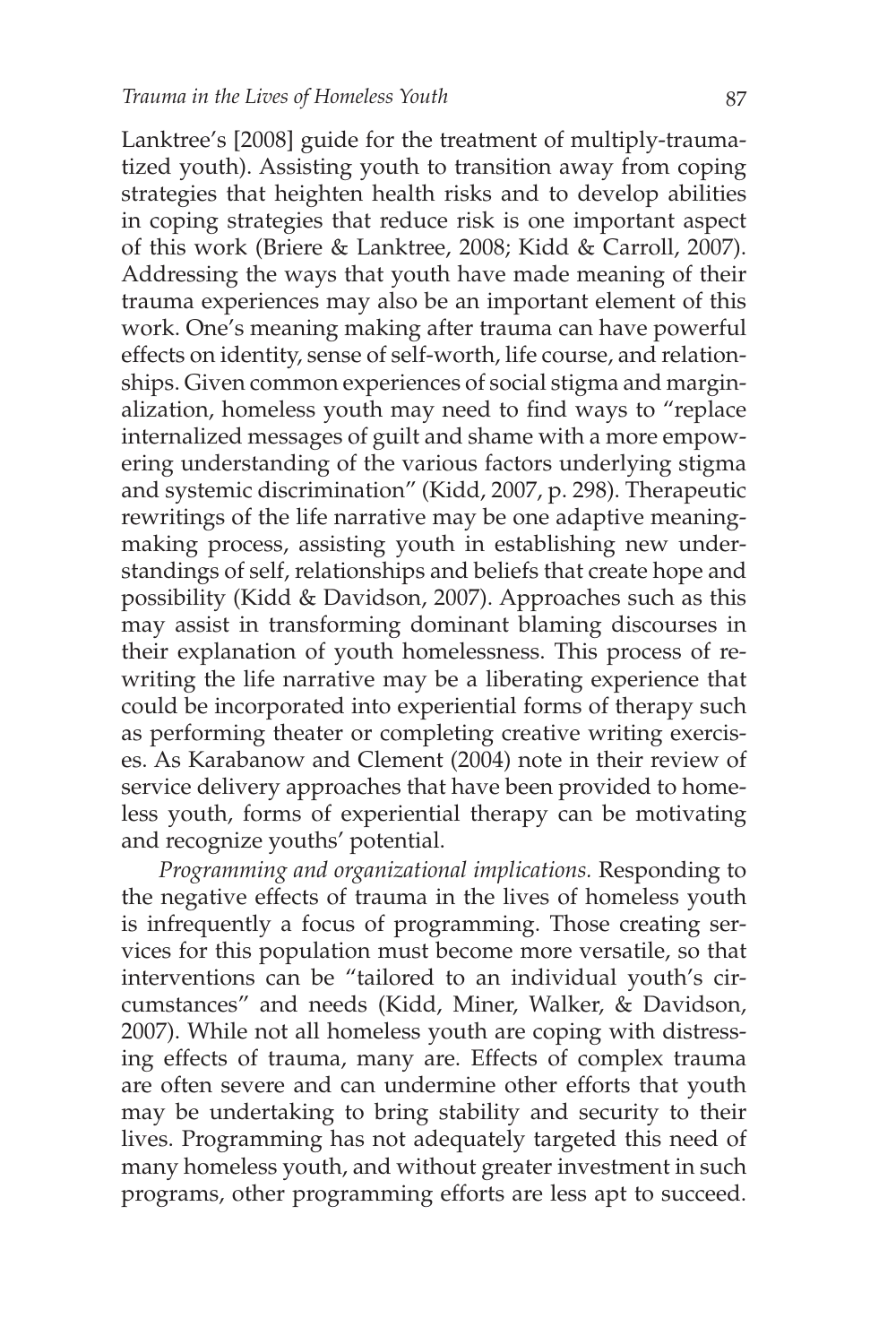Common barriers to moving off the street (such as drug use, mental health issues, and challenges in readjusting to a routinized lifestyle) (Karabanow, 2004a), can be linked to trauma effects. These understandings can be helpful in shaping organizational policies. For example, most shelters do not promote a harm reduction model. If a youth is using drugs to manage severe negative effects of trauma, it often takes time and the assistance of a counsellor to replace this coping strategy with more effective alternatives. In the meantime, the youth requires safe and secure shelter, and a harm reduction policy would be more inclusive and responsive to her/his needs.

Communities also need to offer longer-term safe and supportive programs (such as second stage housing) that create space for youth to establish stability in their lives as they address the effects of trauma. Such programming will, in turn, support youth to improve various elements in their lives (such as schooling, employment, and relationship issues). Karabanow (2004b) notes Toronto's Covenant House and Phoenix Youth Services in Halifax as progressive programs, both of which offer partially-independent supportive housing.

Preventive care options as part of child welfare services must be made a priority. Earlier interventions to assist families, and support and care programming for those youth who are exiting group homes or the foster care system are needed to minimize risks that these youth will become homeless. In November 2008, New Brunswick's Child and Youth Advocate Report Card offered the grade of C+ to the province's response to child welfare, highlighting the dearth of youth transition homes and services for 16- to 18-year-olds, and calling for much greater effort in this area.

Overall, agencies that are offering services to homeless youth or youth at-risk of becoming homeless must work to become effective "trauma-informed agencies" (Prescott, Soares, Konnath, & Bassuk, 2008). In their guide for creating trauma-informed services for those experiencing homelessness, Prescott and her colleagues (2008) recommend the adoption of organizational guidelines, such as: creating physical environments that are safe; developing policies and procedures based on the assumption that some service users will be managing the effects of trauma and working to minimize related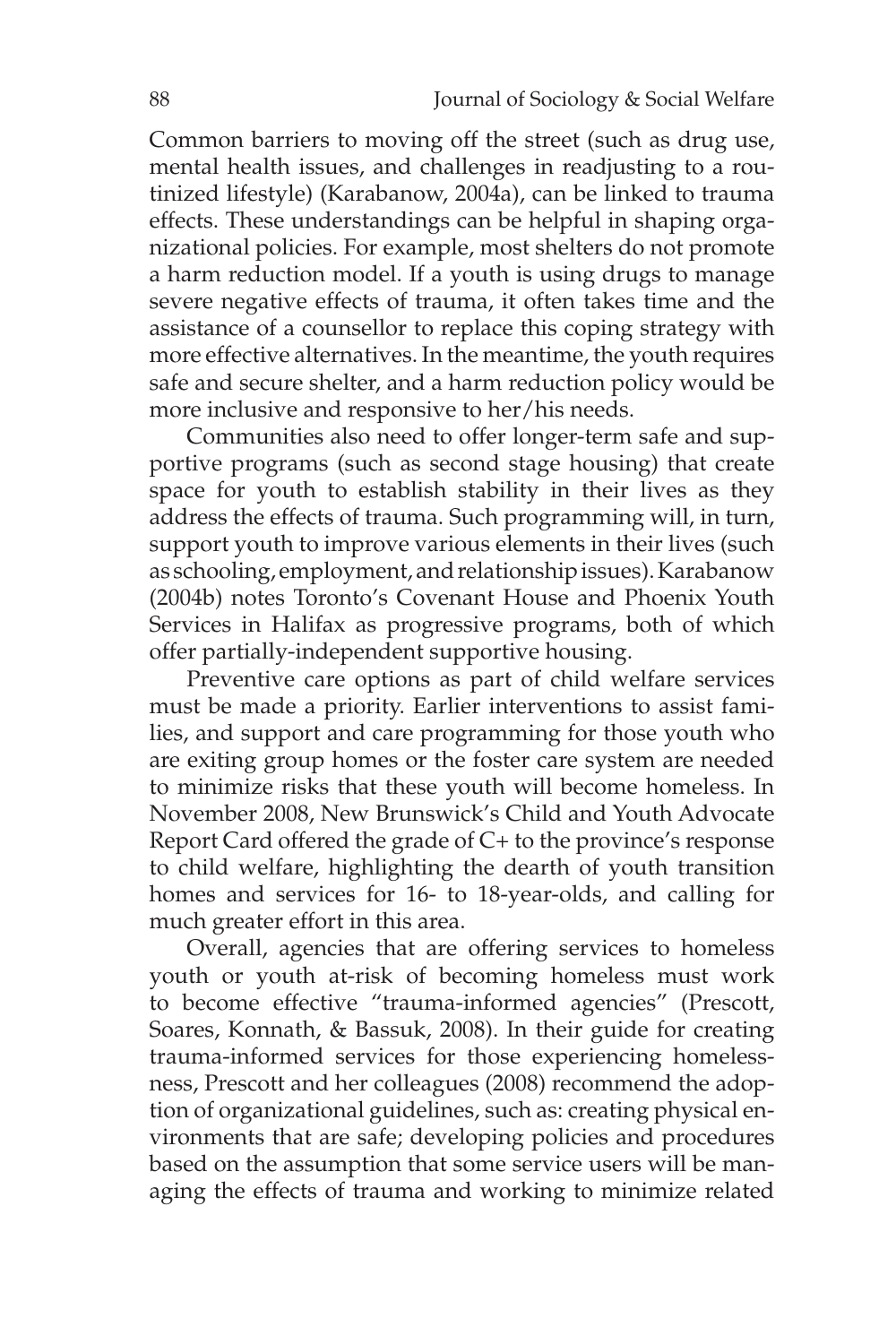barriers to service; reviewing current policies and practices to ensure that they do not re-traumatize service users; establishing services that offer caring, long-term relationships and ongoing crisis prevention activities; and providing training on trauma-informed care.

*Policy and social change implications.* Of course, therapeutic and programming recommendations noted in the previous two sections are only possible with adequate funding, and public and structural supports. Currently, numerous structural factors limit youths' choices, and thus trauma-informed interventions must include assessment of political and social roots of the problem, advocacy work, and empowerment and social change strategies. Funding cutbacks have depleted services for homeless youth, and with meager resources available, most programming is limited to responding to youths' basic needs. There are urgent calls for "a more comprehensive service response based on a better understanding of the complex problems associated with life on the street," with an emphasis on "continuity in the delivery of consistent, caring and long-term support" (Kelly & Caputo, 2007, pp. 734-735). Such continuity of service is only possible with adequate and stable funding.

Serious gaps in the social service delivery system play a role in youths' trauma experiences. Rather than investing in proactive, collective interventions aimed at primary prevention of family difficulties to assist in diminishing early trauma experiences for youth, programs are mainly reactive, deficits-based and professional-driven. Gaps in services to youth aged 16-18 also contribute to instability and homelessness in youths' lives, which heightens their risk of further trauma. Alternatives must be explored, as our system is failing many youth. Responding to the significant gaps in the current social service delivery system, Prilleltensky and Prilleltensky (2006) highlight the value of developing programs that are strengthsbased, and are committed to primary prevention, empowerment, and community conditions. Karabanow (2004b) also articulates and recommends a number of characteristics of anti-oppressive organizations to best serve homeless youth, which include elements of: a structural definition of the situation; consciousness-raising; locality development; social development; and social action. These elements highlight the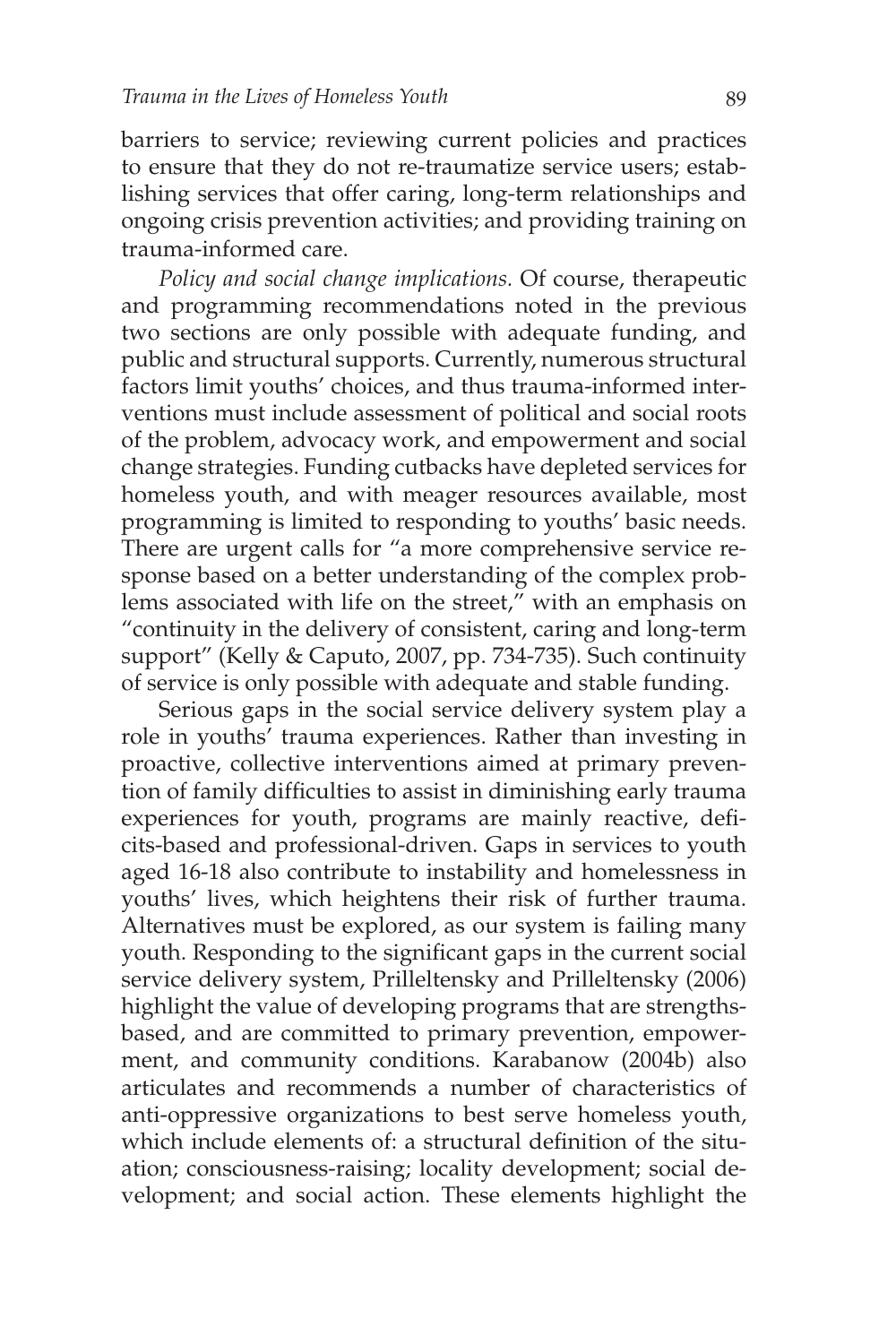need for a re-storying of the causes of youth homelessness and the active involvement of youth in working for structural changes.

*Implications for future research.* In considering useful directions for future research, we suggest several areas worth pursuing. Exploring means for earlier identification of youth with needs related to trauma in their lives would be of value. As well, we have the potential to further develop and strengthen our current initiatives by evaluating the effectiveness of existing longer-term, supportive services that focus on mental health and social stability with homeless youth or those at risk of becoming homeless.

Our research design drew heavily upon standardized measures, and while helpful for our purposes, we would benefit by listening intently to youths' stories and their ideas regarding how we can best address the effects of trauma in their lives. The exploration of youths' changing meanings and ideas surrounding survival and resilience before and while homeless would assist scholars and practitioners in considering strategies to help overcome dominant discourses that blame homeless youth for their circumstances. A client-driven approach that invites youths' active involvement in planning services and interventions is imperative, and will assist professionals in overcoming or minimizing barriers for youth in accessing these services.

## Conclusion

While much of the research conducted on youth homelessness in Canada has occurred in large urban centers in central and western Canada, the undertaking of research in the Atlantic provinces in more recent years is beginning to shed light on the experiences of homeless youth in this region (see, for example, Asher, 2007; Coates & Neate, 2000; Karabanow, 2004a). The current study contributes to this emerging regional knowledge base, as we attempt to better understand the experiences and potential needs of homeless youth. With a concern based not only on the individual but also on the social, the current study is politically grounded in its desire to deconstruct relations of power and in its attempt to inform the continuing efforts for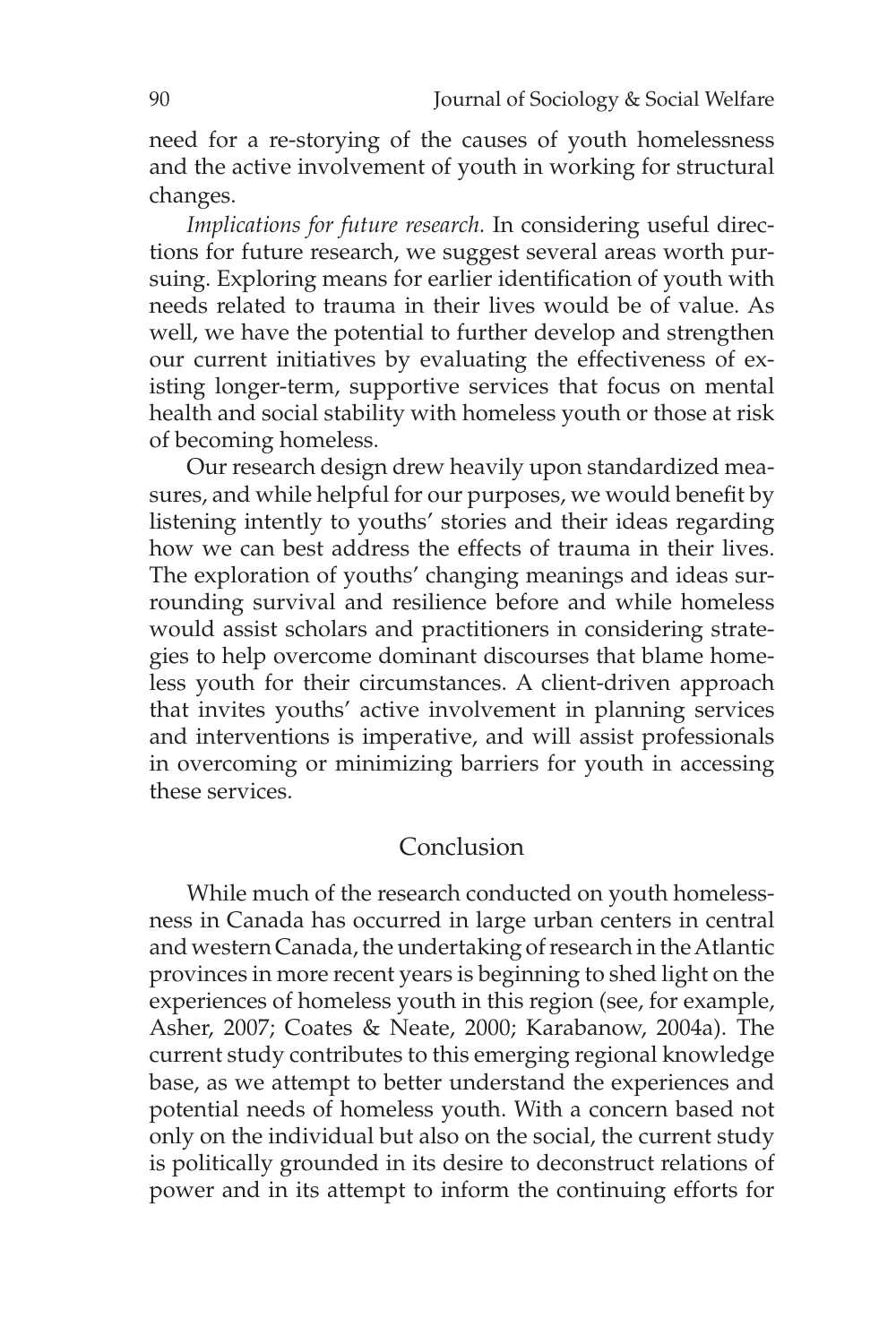improved services for youth who are homeless or at risk of becoming homeless. This study supports the growing body of research that indicates that trauma is pervasive in the lives of youth, both prior to and during homelessness. Most importantly, this study reveals that the consequences of such trauma are both serious and ongoing. These findings direct us to look beyond the short-term services that focus on shelter, training and employment which, while helpful for some youth, are inadequate for most. To be effective, shelters and services must be structured to enable youth to address trauma-induced issues.

#### References

- Alliance to End Homelessness Ottawa. (2005). *Homelessness report card*. Retrieved from http://intraspec.ca/Report\_Card\_on\_ Homelessness\_in\_Ottawa\_2004.pdf.
- American Psychiatric Association. (1994). *Diagnostic and statistical manual of mental disorders* (4<sup>th</sup> ed.). Washington, DC: Author.
- Anderson, D., & Imle, M. (2001). Families of origin of homeless and never-homeless women. *Western Journal of Nursing Research, 23*, 394-413.
- Anglin, J. (2003). A comment on working with homeless children and youth: Dealing with the "inside" of "acting out." *Child and Youth Care Forum, 32*, 245-247.
- Asher, K. (2007). *Youth homelessness in Saint John.* Unpublished manuscript.
- Ayerst, S. L. (1999). Depression and stress in street youth. *Adolescence, 34*, 567-576.
- Briere, J. (1995). *Trauma symptom inventory: Professional manual.* Lutz, FL:Psychological Assessment Resources, Inc.
- Briere, J. (1996). Psychometric review of Trauma Symptom Inventory (TSI). In B. H. Stamm (Ed.), *Measurement of stress, trauma, and adaptation* (pp. 381-383). Lutherville, MD: Sidran Press.
- Briere, J., Kaltman, S., & Green, B. (2008). Accumulated childhood trauma and symptom complexity. *Journal of Traumatic Stress, 21*, 223-226.
- Briere, J., & Lanktree, C. (2008). *Integrative treatment of complex trauma for adolescents (ITCT-A): A guide for the treatment of multiplytraumatized youth*. Retrieved from http://www.johnbriere.com/ Adol%20Trauma%20Tx%20Manual%20-%20Final%208\_25\_ 08.pdf.
- Briere, J., & Spinazzola, J. (2005). Phenomenology and psychological assessment of complex posttraumatic states. *Journal of Traumatic Stress, 18*, 401-412.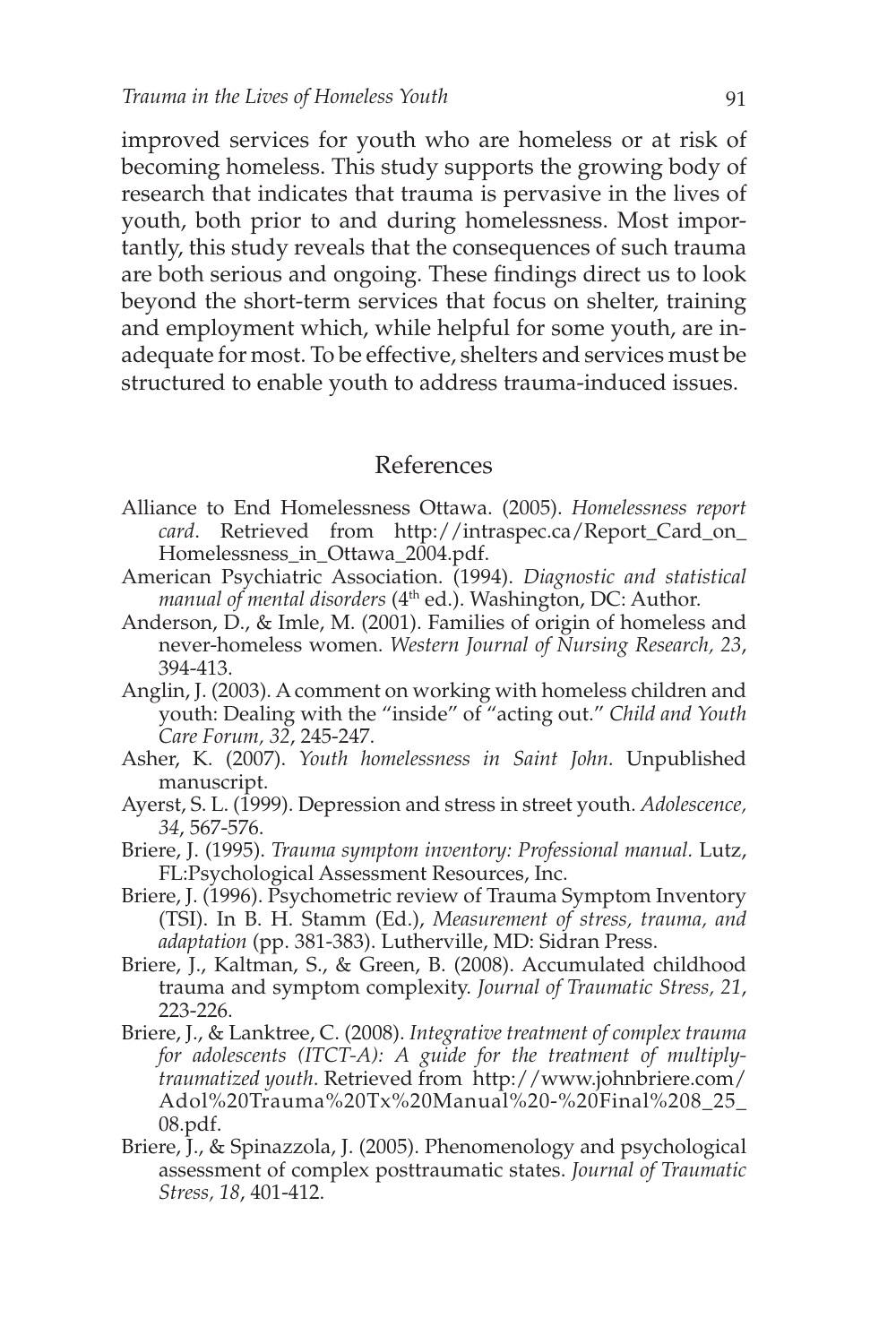- Brown, L. (1995). Not outside the range: One feminist perspective on psychic trauma. In C. Caruth (Ed.), *Trauma: Explorations in memory* (pp. 100-112). Baltimore: The John Hopkins University Press.
- Burstow, B. (2003). Toward a radical understanding of trauma and trauma work. *Violence Against Women, 9*, 1293-1317.
- Clarke, D., Pollock, N., Bukstein, O., Mezzich, A., Bromberger, J., & Donovan, J. (1997). Gender and comorbid psychopathology in adolescents with alcohol dependence. *Journal of the American Academy of Child Psychiatry, 36*, 1195-1203.
- Coates, J., & Neate, D. (2000). *No place at the table: A study of homelessness in Fredericton*. Fredericton, NB: Ministry of Human Resource Development.
- Daly, G. (1989). Homelessness and health: A comparison of British, Canadian and U.S. cities. *Cities, 6*(1), 22-38.
- Davis, H. (1999). The psychiatrization [sic] of post-traumatic distress: Issues for social workers. *British Journal of Social Work, 29,* 755- 777.
- Farber, E., McCord, D., Knast, C., & Baum-Faulkner, D. (1984). Violence in families of adolescent runaways. *Child Abuse and Neglect, 8*, 295–299.
- Farge, B. (1989). Homeless women and freedom of choice. *Canadian Journal of Community Mental Health, 8*(1), 135-145.
- Gaetz, S., Tarasuk, V., Dachner, N., & Kirkpatrick, N. (2006). "Managing" homeless youth in Toronto: Mismanaging food access and nutritional well-being. *Canadian Review of Social Policy, 58*, 43-61.
- Goodman, L., Saxe, L., & Harvey, M. (1991). Homelessness as psychological trauma: Broadening perspectives. *American Psychologist, 46*, 1219-1225.
- Green, B. (1996). Psychometric review of Trauma History Questionnaire. In B. H. Stamm & E. M. Varra (Eds.), *Measurement of stress, trauma and adaptation* (pp. 366-369). Lutherville, MD: Sidran.
- Greenwald, R. (2002). *Trauma and juvenile delinquency: Theory, research, and interventions*. Binghamton, NY: Haworth Press. Co-published simultaneously as *Journal of Aggression, Maltreatment and Trauma, 6*(11).
- Growing Home: Housing and homelessness in Canada Conference (2009). Retrieved from http://www.nhc2009.ca/.
- Gwadz, M., Nish, D., Leonard, N., & Strauss, S. (2007). Gender differences in traumatic events and rates of post-traumatic stress disorder among homeless youth. *Journal of Adolescence, 30,* 117- 129.
- Herman, D., Susser, E., Struening, E., & Link, B. (1997). Adverse childhood experiences: Are they risk factors for adult homelessness? *American Journal of Public Health*, *87*, 249-255.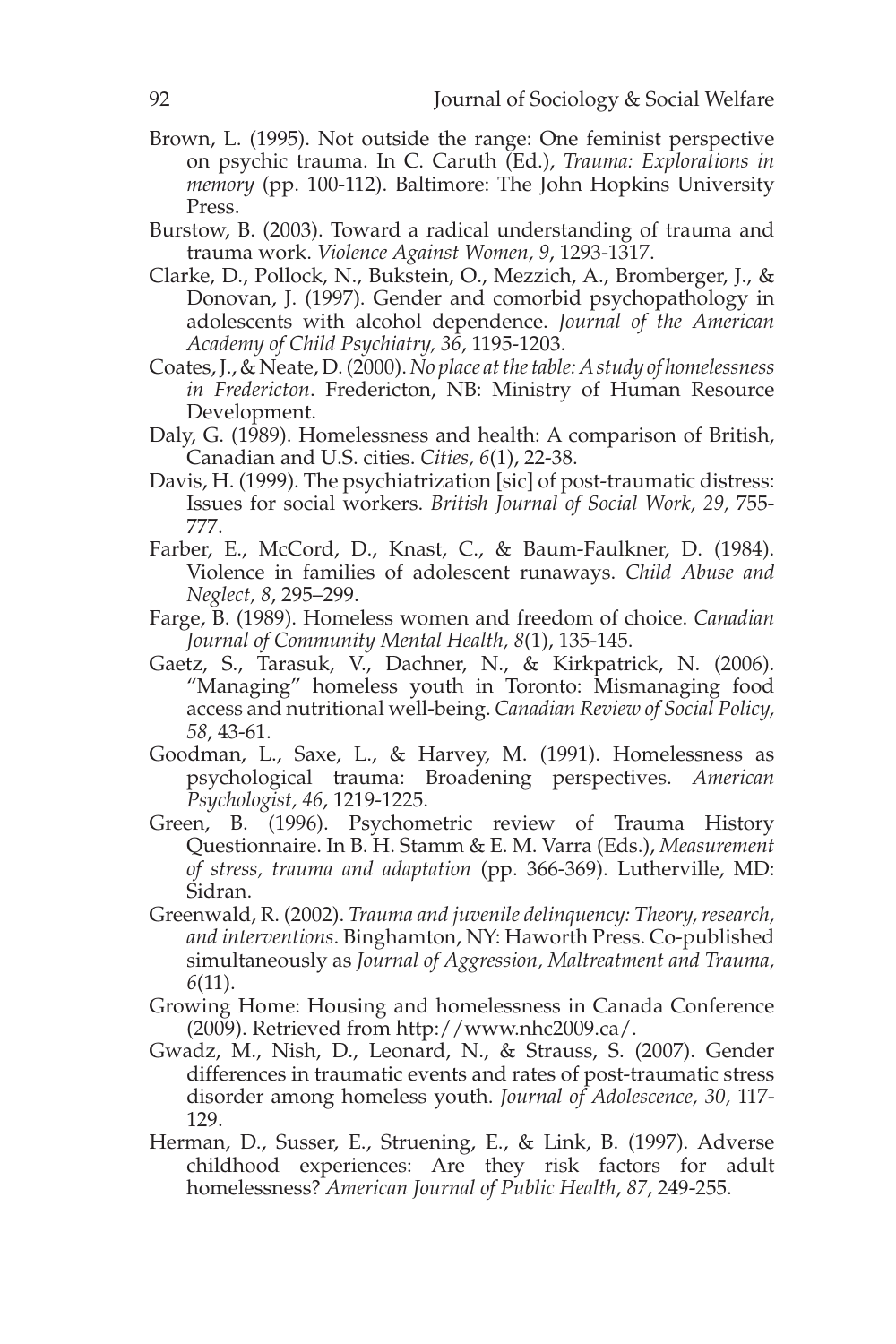- Hewitt, J. (1994). *Homelessness and the criminal justice system in Canada: A literature review*. Ottawa, ON: Department of Justice Canada.
- Hicks-Coolick, A., Burnside-Eaton, P., & Peters, A. (2003). Homeless children: Needs and services. *Child and Youth Care Forum, 32*, 197- 210.
- Hwang, S. (2001). Homelessness and health. *Canadian Medical Association Journal, 164*, 229-234.
- Janus, M., Archambault, F., Brown, S., & Welsh, L. (1995). Physical abuse in Canadian runaway adolescents. *Child Abuse and Neglect, 19*, 433-447.
- Janus, M., McCormack, A., Burgess, A., & Hartman, C. (1987). *Adolescent runaways: Causes and consequences*. Lexington, MA: Lexington Books.
- Kamieniecki, G. (2001). Prevalence of psychological distress and psychiatric disorders among homeless youth in Australia: A comparative review. *Australian and New Zealand Journal of Psychiatry, 35,* 352-358.
- Karabanow, J. (2004a). *Exploring salient issues of youth homelessness in Halifax, Nova Scotia*. Unpublished manuscript.
- Karabanow, J. (2004b). Making organization work: Exploring characteristics of anti-oppressive organizational structures in street youth shelters. *Journal of Social Work, 4*, 47-60.
- Karabanow, J., & Clement, P. (2004). Interventions with street youth: A commentary on the practice-based research literature. *Brief Treatment and Crisis Intervention, 4*, 93-108.
- Karger, H., & Stoesz, D. (1998). *American social welfare policy: A pluralist approach* (3rd ed.). New York, NY: Longman.
- Kelly, K., & Caputo, T. (2007). Health and street/homeless youth. *Journal of Health Psychology, 12*, 726-736.
- Kidd, S. (2003). Street youth: Coping and interventions. *Child and Adolescent Social Work Journal, 20,* 235-261.
- Kidd, S. (2007). Youth homelessness and social stigma. *Journal of Youth Adolescence, 36*, 291-299.
- Kidd, S., & Carroll, M. (2007). Coping and suicidality among homeless youth. *Journal of Adolescence, 30*, 283-296.
- Kidd, S., & Davidson, L. (2007). "You have to adapt because you have no other choice": The stories of strength and resilience of 208 homeless youth in New York City and Toronto. *Journal of Community Psychology, 35*, 219-238.
- Kidd, S., Miner, S., Walker, D., & Davidson, L. (2007). Stories of working with homeless youth: On being "mind boggling." *Children and Youth Services Review, 29*, 16-34.
- Koegel, P., Melamid, E., & Burnam, A. (1995). Childhood risk factors for homelessness among homeless adults. *American Journal of Public Health, 85*, 1642-1649.
- Kurtz, P., Kurtz, G., & Jarvis, S. (1991). Problems of maltreated runaway youth. *Adolescence, 26*, 543-555.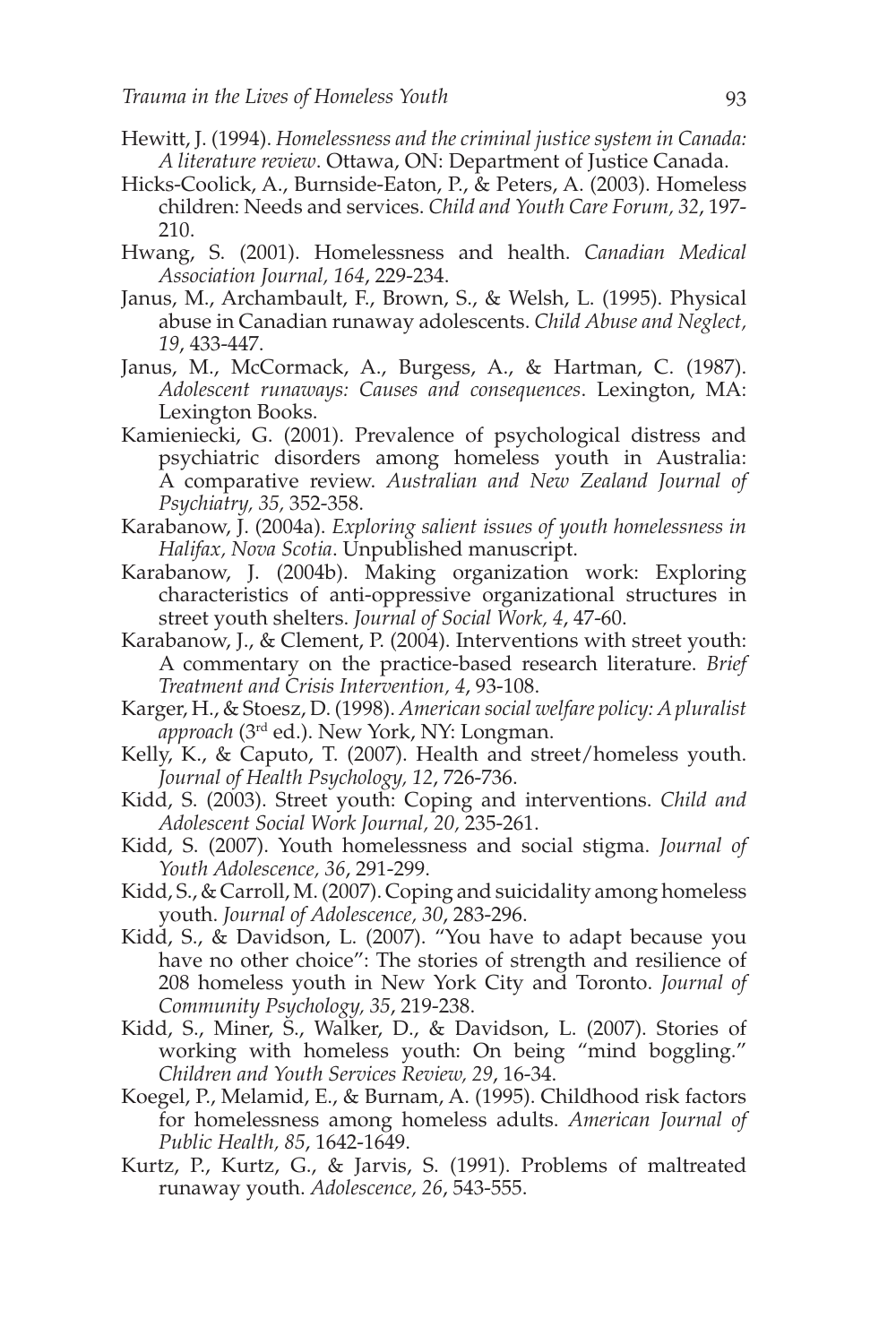- Masten, A., Miliotis, D., Graham-Bermann, S., Ramirez, M., & Neeman, J. (1993). Children in homeless families: Risks to mental health and development. *Journal of Consulting and Clinical Psychology, 61*, 335-343.
- McCormick, A. (2004). Running for their lives: The impact of family violence on youth homelessness. *BC Institute Against Family Violence, Fall,* 1-9.
- McLaughlin, M. (1987). *Homelessness in Canada: Final report of the national enquiry*. Ottawa, ON: Canadian Council on Social Development.
- McLean, L. (2005). *Seeking sanctuary: An exploration of the realities of youth homelessness in Calgary.* Calgary, AB: Broadview Applied Research Group, Inc.
- Meichenbaum, D. (1994). *A clinical handbook/practical therapist manual for assessing and treating adults with PTSD*. Waterloo, ON: Institute Press.
- Meichenbaum, D. (2000). *Treatment of post traumatic stress disorder in adults: A cognitive-behavioral approach*. Waterloo, ON: University of Waterloo.
- Morrell-Bellai, T., Goering, P., & Boydell, K. (2000). Becoming and remaining homeless: A qualitative investigation. *Issues in Mental Health Nursing, 21,* 581-604.
- Morrissette, P. (1999). Post-traumatic stress disorder in childhood sexual abuse: A synthesis and analysis of theoretical models. *Child and Adolescent Social Work Journal, 16*, 77-97.
- New Brunswick Child and Youth Advocate (2008, November). *Child and youth advocate report card* (Report No. 1). Fredericton, NB: Office of the Ombudsman/Child and Youth Advocate.
- Newman, E. (2002). Assessment of PTSD and trauma exposure in adolescents. In R. Greenwald (Ed.), *Trauma and juvenile delinquency: Theory, research, and interventions* (pp. 59-78). Binghamton, NY: Haworth Press.
- Norris, F. (1990). Screening for traumatic stress: A scale for use in the general population. *Journal of Applied Social Psychology, 20*, 1704- 1718.
- Norris, F., & Hamblen, J. (2004). Standardized self-report measures of civilian trauma and PTSD. In J. P. Wilson, T. M. Keane, & T. Martin (Eds.), *Assessing psychological trauma and PTSD* (pp. 63- 102). New York, NY: Guilford Press.
- North, C., & Smith, E. (1992). Post-traumatic stress disorder among homeless men and women. *Hospital and Community Psychiatry, 43*, 1010–1016.
- Page, T., & Nooe, R. (1999). Relationships between psychosocial risks and stress in homeless children. *Journal of Social Distress and the Homeless, 8,* 255-267.
- Powers, J., Eckenrode, J., & Jaklitsh, B. (1990). Maltreatment among runaway and homeless youth. *Child Abuse and Neglect, 14*, 87-98.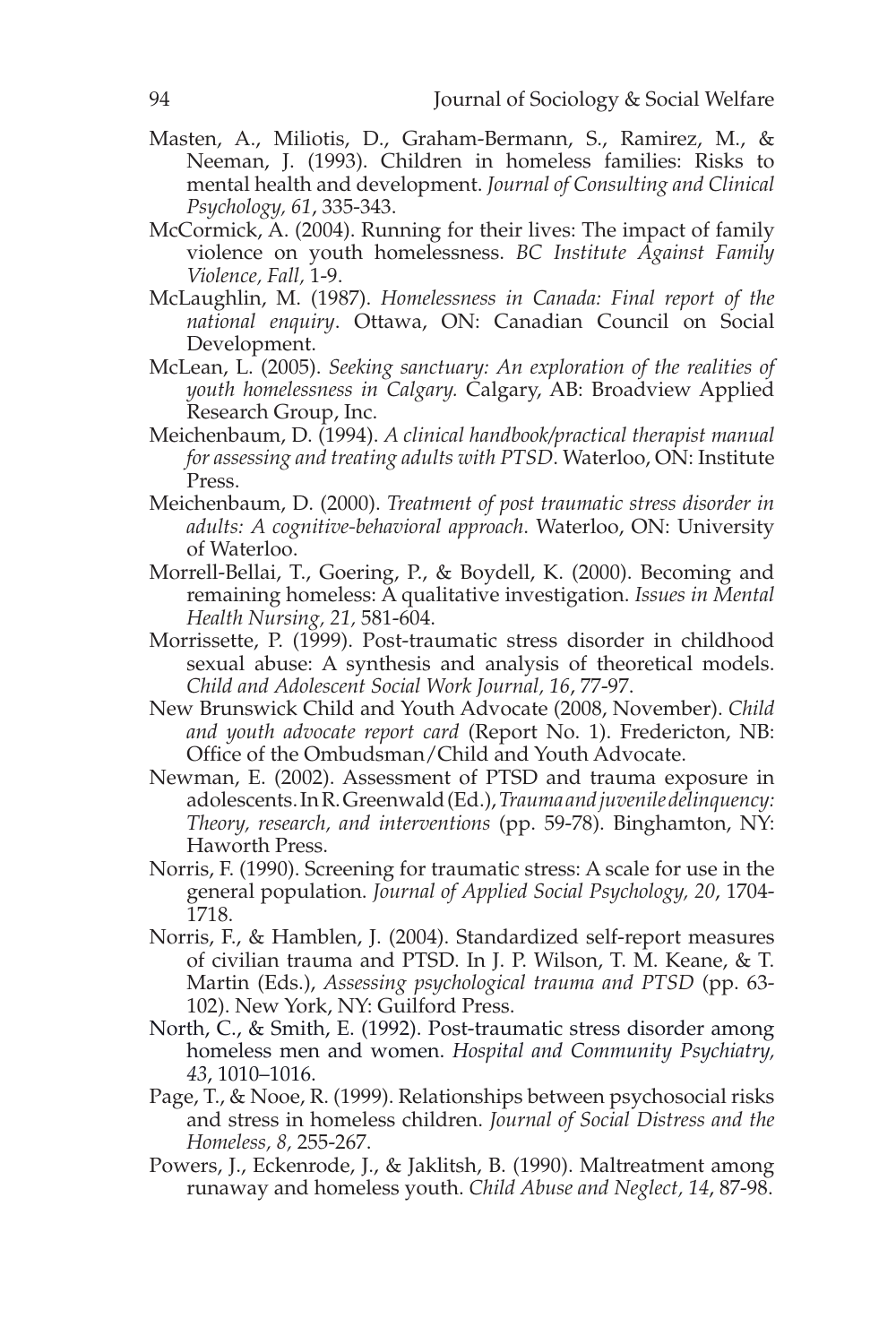- Prescott, L., Soares, P., Konnath, K., & Bassuk, E. (2008). *A long journey home: A guide for creating trauma-informed services for mothers and children experiencing homelessness*. Rockville, MD: Center for Mental Health Services Administration.
- Prilleltensky, I., & Prilleltensky, O. (2006). *Promoting well-being: Linking personal, organizational, and community change*. Hoboken, N.J.: John Wiley & Sons, Inc.
- Robertson, M., & Toro, P. (1999). Homeless youth: Research, intervention, and policy. In L. Fosburg & D. Dennis (Eds.), *Practical lessons: The 1998 National Symposium on Homelessness Research* (pp. 3-1–3-32). Washington, DC: U.S. Department of Housing and Urban Development.
- Runtz, M., & Roche, D. (1999). Validation of the trauma symptom inventory in a Canadian sample of university women. *Child Maltreatment, 4*, 69-80.
- Ryan, K., Kilmer, R., Cauce, A., & Hoyt, D. (2000). Psychological consequences of child maltreatment in homeless adolescents: Untangling the unique effects of maltreatment and family environment. *Child Abuse and Neglect, 24*, 333-352.
- Safyer, A., Thompson, S., Maccio, E., Zittel-Palamara, K., & Forehand, G. (2004). Adolescents' and parents' perceptions of runaway behavior: Problems and solutions. *Child and Adolescent Social Work Journal, 21,* 495-512.
- Sawdon, J., Reid-MacNevin, S., & Kappel, B. (2003). *Youth justice in Canada: a resource manual.* Toronto, ON: Canadian Training Institute.
- Schneir, A., Stefanidis, N., Mounier, C., Ballin, D., Gailey, D., Carmichael, H., & Battle, T. (2007). Trauma among homeless youth. *Culture and Trauma Brief, 2*(1), 1-7. Los Angeles, CA: National Child Traumatic Stress Network.
- Simons, R., & Whitbeck, L. (1991). Running away during adolescence as a precursor to adult homelessness. *Social Service Review, 56*, 224-247.
- Stewart, A., Steiman, M., Cauce, A., Cochran, B., Whitbeck, L., & Hoyt, D. (2004). Victimization and posttraumatic stress disorder among homeless adolescents. *Journal of the American Academy of Child and Adolescent Psychiatry, 43*, 325-331.
- Stuart, J., Capostinsky, C., Joyce, T., Lucier, S., & Healy, T. (2006). *"A place to call my own": Sexual exploitation in Northern B.C.* Retrieved from http://www.homelesshub.ca/ResourceFiles/Sexual\_ Exploitation\_in\_Northen\_BC\_CASEY.pdf.
- Sullivan, P., & Knutson, J. (2000). The prevalence of disabilities and maltreatment among runaway children. *Child Abuse and Neglect, 24,* 1275-1288.
- Swenson, C., Saylor, C., Powell, P., Stokes, S., Foster, M., & Belter, R. (1996). Impact of a natural disaster on preschool children: Adjustment 14 months after a hurricane. *American Journal of Orthopsychiatry, 66*, 122-130.